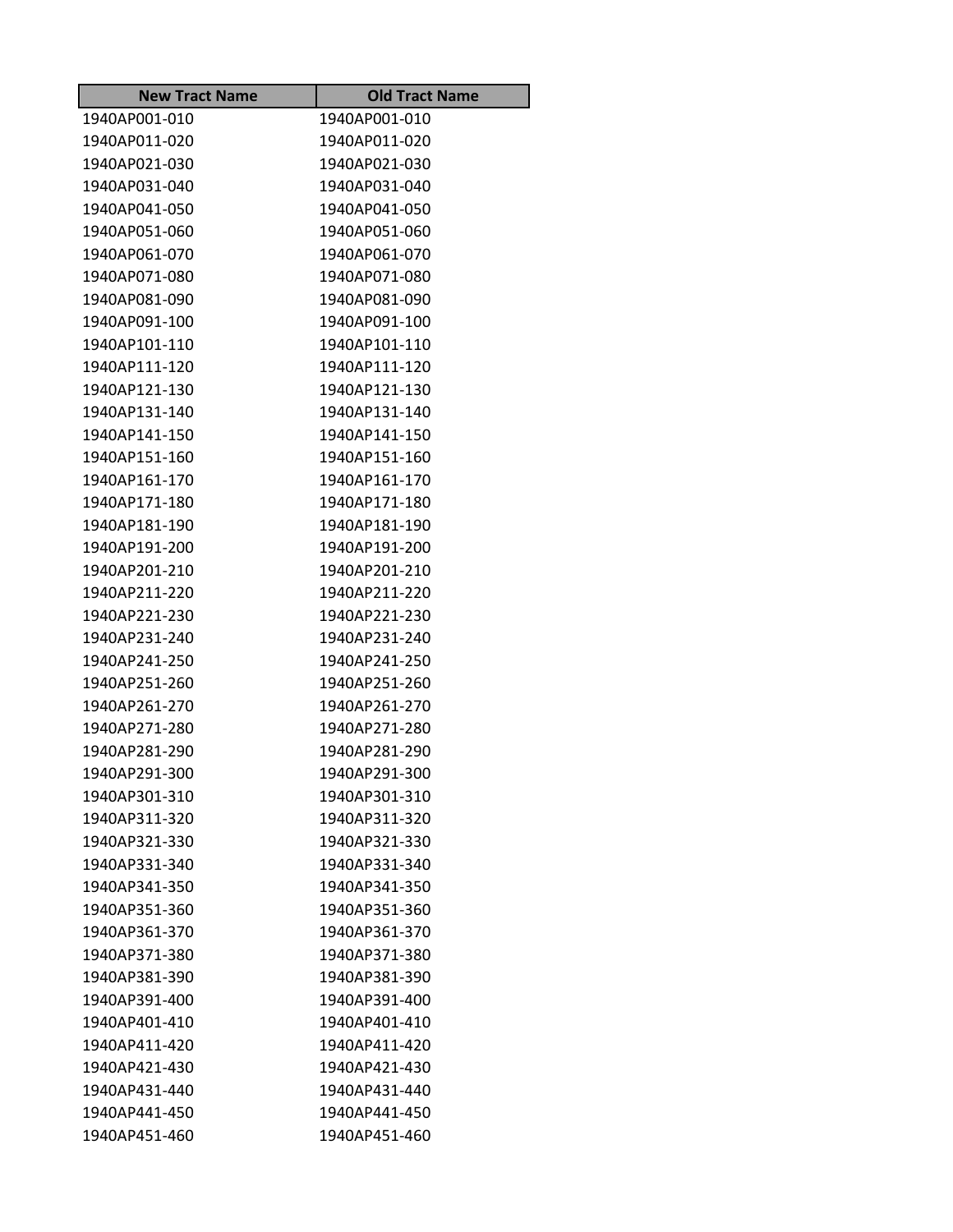| <b>New Tract Name</b>     | <b>Old Tract Name</b>       |
|---------------------------|-----------------------------|
| 1940AP461-470             | 1940AP461-470               |
| 1940AP471-480             | 1940AP471-480               |
| 1940AP481-490             | 1940AP481-490               |
| 1940AP491-500             | 1940AP491-500               |
| 1940AP501-510             | 1940AP501-510               |
| 1940AP511-520             | 1940AP511-520               |
| 1940AP521-530             | 1940AP521-530               |
| 1940AP531-540             | 1940AP531-540               |
| 1940AP541-550             | 1940AP541-550               |
| 1940AP551-560             | 1940AP551-560               |
| 1940AP561-570             | 1940AP561-570               |
| 1940AP571-580             | 1940AP571-580               |
| 1940AP581-590             | 1940AP581-590               |
| 1940AP591-600             | 1940AP591-600               |
| 1940AP601-610             | 1940AP601-610               |
| 1940AP611-620             | 1940AP611-620               |
| 1940AP621-630             | 1940AP621-630               |
| 1940AP631-640             | 1940AP631-640               |
| 1ST_ADD_BC_CEMETERY       | 1ST ADD BC CEMETERY         |
| 1ST ADD PINE CREST        | <b>1ST ADD PINE CREST</b>   |
| 1ST ASSR GILMANTON        | 1ST ASSR GILMANTON          |
| 2ND_ADD_ALMA_CEM          | 2ND ADD ALMA CEM            |
| ABTS_1ST_ADDITION         | <b>ABTS 1ST ADDITION</b>    |
| ALBERTSONS_BLOCK          | <b>ALBERTSONS BLOCK</b>     |
| ALMA HILLS                | <b>ALMA HILLS</b>           |
| ANCHORAGE_CEMETERY        | ANCHORAGE CEMETERY          |
| ART BESSIE SECRIST        | ART BESSIE SECRIST          |
| <b>BADGER ADDITION</b>    | <b>BADGER ADDITION</b>      |
| BARBARA_FUCHS             | <b>BARBARA FUCHS</b>        |
| <b>BECKERS ADDITION</b>   | <b>BECKERS ADDITION</b>     |
| BEHLMERS_ADDITION         | <b>BEHLMERS ADDITION</b>    |
| <b>BEINERS ADDITION</b>   | <b>BEINERS ADDITION</b>     |
| BEINERS ALTERNATE         | <b>BEINERS ALTERNATE</b>    |
| BELVIDERE(VAC_9D132)      | BELVIDERE(VAC 9D132)        |
| <b>BISHOPS ADDITION</b>   | <b>BISHOPS ADDITION</b>     |
| BOHRI_VAL_CEMETERY        | <b>BOHRI VAL CEMETERY</b>   |
| <b>BOLLINGERS 1ST ADD</b> | <b>BOLLINGERS 1ST ADD</b>   |
| BOLLINGERS_2ND_ADD        | <b>BOLLINGERS 2ND ADD</b>   |
| <b>BUEHLERS ADDITION</b>  | <b>BUEHLERS ADDITION</b>    |
| BUFF_CITY_1750-1965       | <b>BUFF CITY 1750-1965</b>  |
| BUFF_CITY_1751-1965       | <b>BUFF CITY 1751-1965</b>  |
| BUFFALO CITY CEM          | <b>BUFFALO CITY CEM</b>     |
| BUFFALO CTY 1-829         | BUFFALO CTY 1-829           |
| BUFFALO_CTY_1-830         | BUFFALO CTY 1-830           |
| BUFFALO_CTY_830-1749      | <b>BUFFALO CTY 830-1749</b> |
| BUFFALO_CTY_831-1750      | <b>BUFFALO CTY 831-1750</b> |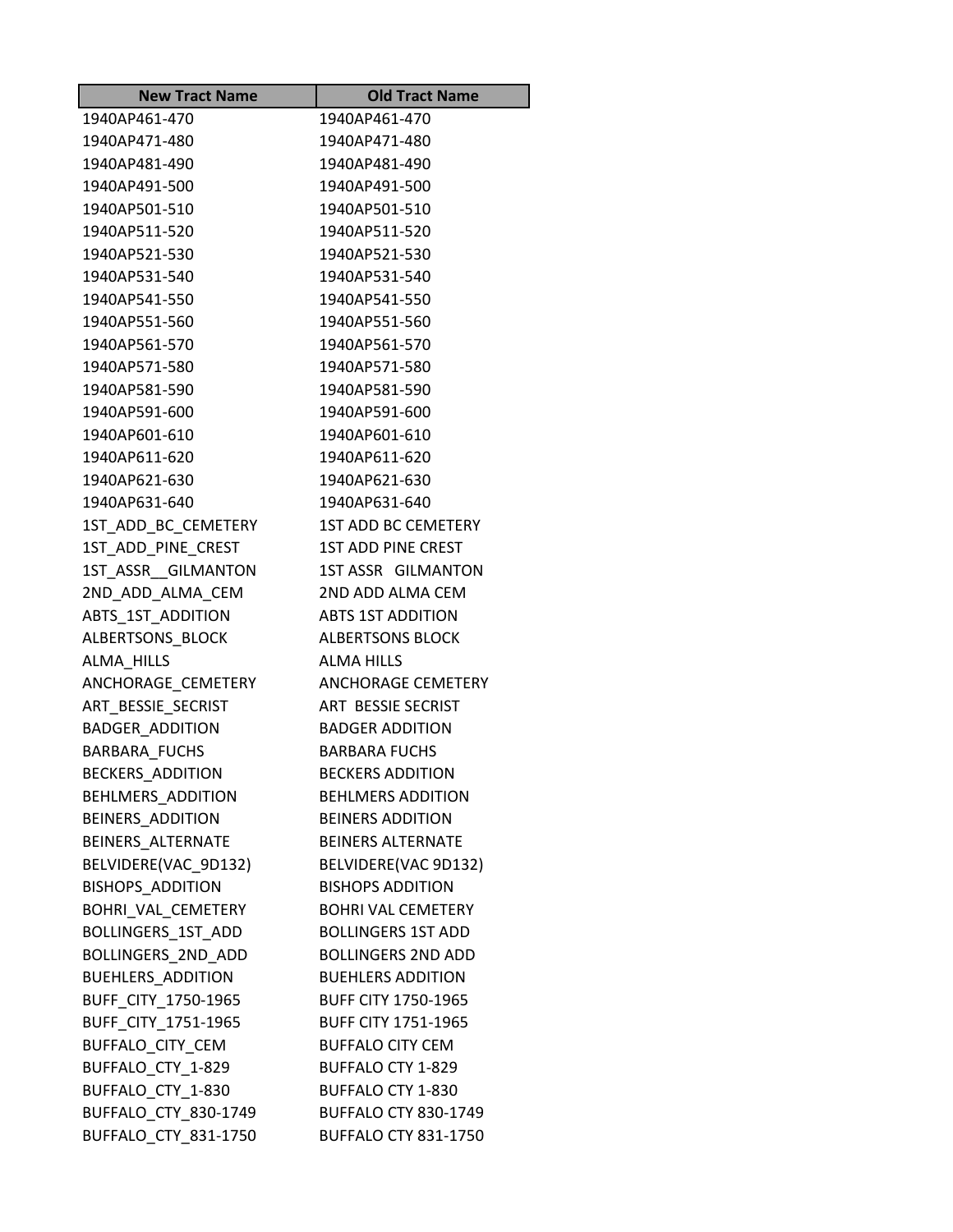| <b>New Tract Name</b>   | <b>Old Tract Name</b>       |
|-------------------------|-----------------------------|
| BUFFALO_CTY_OL_A-M      | <b>BUFFALO CTY OL A-M</b>   |
| BUFFALO_PRAIRIE         | <b>BUFFALO PRAIRIE</b>      |
| BUFFALO_PRAIRIE_COND    | <b>BUFFALO PRAIRIE COND</b> |
| BUFFALO_SUBDIVISION     | <b>BUFFALO SUBDIVISION</b>  |
| CAPPS_ADDITION          | <b>CAPPS ADDITION</b>       |
| CASCADE_CEMETERY        | <b>CASCADE CEMETERY</b>     |
| CENTRAL_ADDITION        | <b>CENTRAL ADDITION</b>     |
| CHIPPEWA_VIEW_HEIGHT    | CHIPPEWA VIEW HEIGHT        |
| CITY ALMA CEMETERY      | <b>CITY ALMA CEMETERY</b>   |
| CITY_OF_ALMA            | <b>CITY OF ALMA</b>         |
| CITY_OF_FOUNTAIN_CIT    | <b>CITY OF FOUNTAIN CIT</b> |
| CITY_OF_MONDOVI         | <b>CITY OF MONDOVI</b>      |
| DAMMS_1ST_ADDITION      | DAMMS 1ST ADDITION          |
| DAMMS_2ND_ADDITION      | DAMMS 2ND ADDITION          |
| DUELLMAN ADDITION       | <b>DUELLMAN ADDITION</b>    |
| EAGLE_VALLEY_CEM        | <b>EAGLE VALLEY CEM</b>     |
| ERNST_SUBDIVISION       | <b>ERNST SUBDIVISION</b>    |
| EVANGELIC_LUTHER_CEM    | <b>EVANGELIC LUTHER CEM</b> |
| FARRINGTON_ADDITION     | <b>FARRINGTON ADDITION</b>  |
| FOUNTAIN_CITY_CEM       | <b>FOUNTAIN CITY CEM</b>    |
| GILMANTON_CEMETERY      | <b>GILMANTON CEMETERY</b>   |
| GLENCOE_CEMETERY        | <b>GLENCOE CEMETERY</b>     |
| <b>GOERKES_ADDITION</b> | <b>GOERKES ADDITION</b>     |
| GRANDVIEW_ADDITION      | <b>GRANDVIEW ADDITION</b>   |
| HALLOCKS_ADDITION       | <b>HALLOCKS ADDITION</b>    |
| HARDYS_ADDITION         | <b>HARDYS ADDITION</b>      |
| <b>HEIKE ADDITION</b>   | <b>HEIKE ADDITION</b>       |
| HEIKE COUNTRYSIDE       | <b>HEIKE COUNTRYSIDE</b>    |
| HEIKE_HILLSIDE          | <b>HEIKE HILLSIDE</b>       |
| HEIKE_MORNINGSIDE       | <b>HEIKE MORNINGSIDE</b>    |
| HERRMANNS ADDITION      | <b>HERRMANNS ADDITION</b>   |
| <b>HETRICK ADDITION</b> | <b>HETRICK ADDITION</b>     |
| HIDDEN_PINES            | <b>HIDDEN PINES</b>         |
| HUDSON_STREET_COMM      | <b>HUDSON STREET COMM</b>   |
| INCORP VIL COCHRANE     | <b>INCORP VIL COCHRANE</b>  |
| <b>INDEX</b>            | <b>INDEX</b>                |
| JAHNS_BLK_1_AND_2       | JAHNS BLK 1 AND 2           |
| JAHNS BLK 3             | <b>JAHNS BLK 3</b>          |
| JESSE_TRUMAN_PLT_WAU    | JESSE TRUMAN PLT WAU        |
| JOELS_1ST_ADDITION      | <b>JOELS 1ST ADDITION</b>   |
| JOELS_2ND_ADDITION      | <b>JOELS 2ND ADDITION</b>   |
| KEMPTERS_ADDITION       | <b>KEMPTERS ADDITION</b>    |
| <b>KENNEDY ADDITION</b> | <b>KENNEDY ADDITION</b>     |
| KLEINS_ADDITION         | <b>KLEINS ADDITION</b>      |
| KLEINS_EAST_ADDITION    | <b>KLEINS EAST ADDITION</b> |
| KNOWLES_ADDITION        | <b>KNOWLES ADDITION</b>     |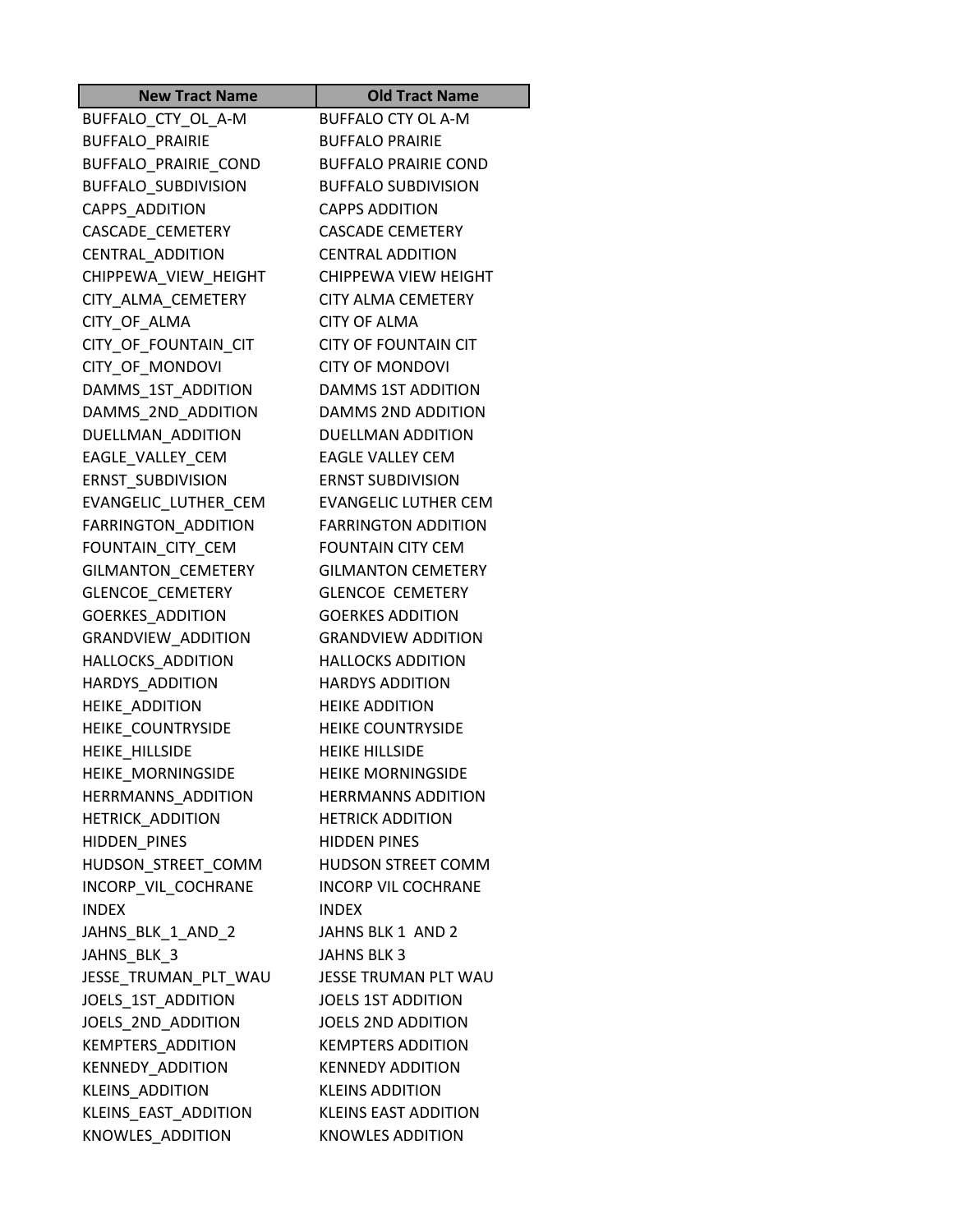| <b>New Tract Name</b>   | <b>Old Tract Name</b>       |
|-------------------------|-----------------------------|
| KOCHWELPS_ADDITION      | <b>KOCHWELPS ADDITION</b>   |
| LAKEVIEW_ADDITION       | <b>LAKEVIEW ADDITION</b>    |
| LOUIS MUELLER           | <b>LOUIS MUELLER</b>        |
| LOWER_ADD_CITY_ALMA     | LOWER ADD CITY ALMA         |
| LOWER_ADDFT_CITY        | <b>LOWER ADDFT CITY</b>     |
| MARTIN_SUBDIVISION      | <b>MARTIN SUBDIVISION</b>   |
| MILL_CREEK_CEMETERY     | MILL CREEK CEMETERY         |
| MISHA MOKWA             | MISHA MOKWA                 |
| MONDOVI_CEMETERY        | <b>MONDOVI CEMETERY</b>     |
| MONTANA_EVANG_CEM       | <b>MONTANA EVANG CEM</b>    |
| MOSER_HATCHER           | <b>MOSER HATCHER</b>        |
| MOUNT_HOPE_CEM          | <b>MOUNT HOPE CEM</b>       |
| MUELLER ADDITION        | <b>MUELLER ADDITION</b>     |
| NAPLES_LUTHERAN_CEM     | <b>NAPLES LUTHERAN CEM</b>  |
| NELSON_CEMETERY         | <b>NELSON CEMETERY</b>      |
| NORTH ALMA              | <b>NORTH ALMA</b>           |
| OAK PARK CEM 1ST        | OAK PARK CEM 1ST            |
| OAK PARK CEM 2ND        | OAK PARK CEM 2ND            |
| ODEGARD_ADDITION        | <b>ODEGARD ADDITION</b>     |
| P_W_EARLY_NOW_1940      | P W EARLY NOW 1940          |
| PEESO CREEK TERRACE     | PEESO CREEK TERRACE         |
| PIEPERS_VAL_CEMETERY    | PIEPERS VAL CEMETERY        |
| PIERCES_ADD_TO_WAUM     | PIERCES ADD TO WAUM         |
| PINE_CREST              | PINE CREST                  |
| PLAT_OF_WAUMCITY_FC     | PLAT OF WAUMCITY FC         |
| POEDEN_ADDITION         | POEDEN ADDITION             |
| POND_HILL_ADDITION      | POND HILL ADDITION          |
| PROBST AND WENGER       | PROBST AND WENGER           |
| REV_LOW_ADD_NEW-PG_2    | <b>REV LOW ADD NEW-PG 2</b> |
| REV_LOW_F_C_BK_6_7A     | REV LOW F C BK 6 7A         |
| REV_LOW_FC_NEW          | <b>REV LOW FC NEW</b>       |
| RIVERSIDE_CEMETERY      | RIVERSIDE CEMETERY          |
| ROCKWOOD_PLAT           | ROCKWOOD PLAT               |
| ROHRERS_ADDITION        | ROHRERS ADDITION            |
| ROW WAUM MONTANA        | <b>ROW WAUM MONTANA</b>     |
| <b>SCHNUGS ADDITION</b> | <b>SCHNUGS ADDITION</b>     |
| SCHOLLMEIERS_ADD        | <b>SCHOLLMEIERS ADD</b>     |
| SHAWNEE_ESTATES         | <b>SHAWNEE ESTATES</b>      |
| SHOREWOOD PLAT          | SHOREWOOD PLAT              |
| SMELTZERS_VIL_FVIEW     | SMELTZERS VIL FVIEW         |
| STEINS_ADDITION         | <b>STEINS ADDITION</b>      |
| STIRNS ADDITION         | <b>STIRNS ADDITION</b>      |
| STOHRS ADDITION         | <b>STOHRS ADDITION</b>      |
| SUB_A_BUFFALO_CITY      | <b>SUB A BUFFALO CITY</b>   |
| SUB_B_BUFFALO_CITY      | <b>SUB B BUFFALO CITY</b>   |
| T_BUFFALO_ASSR_PLT_1    | T BUFFALO ASSR PLT 1        |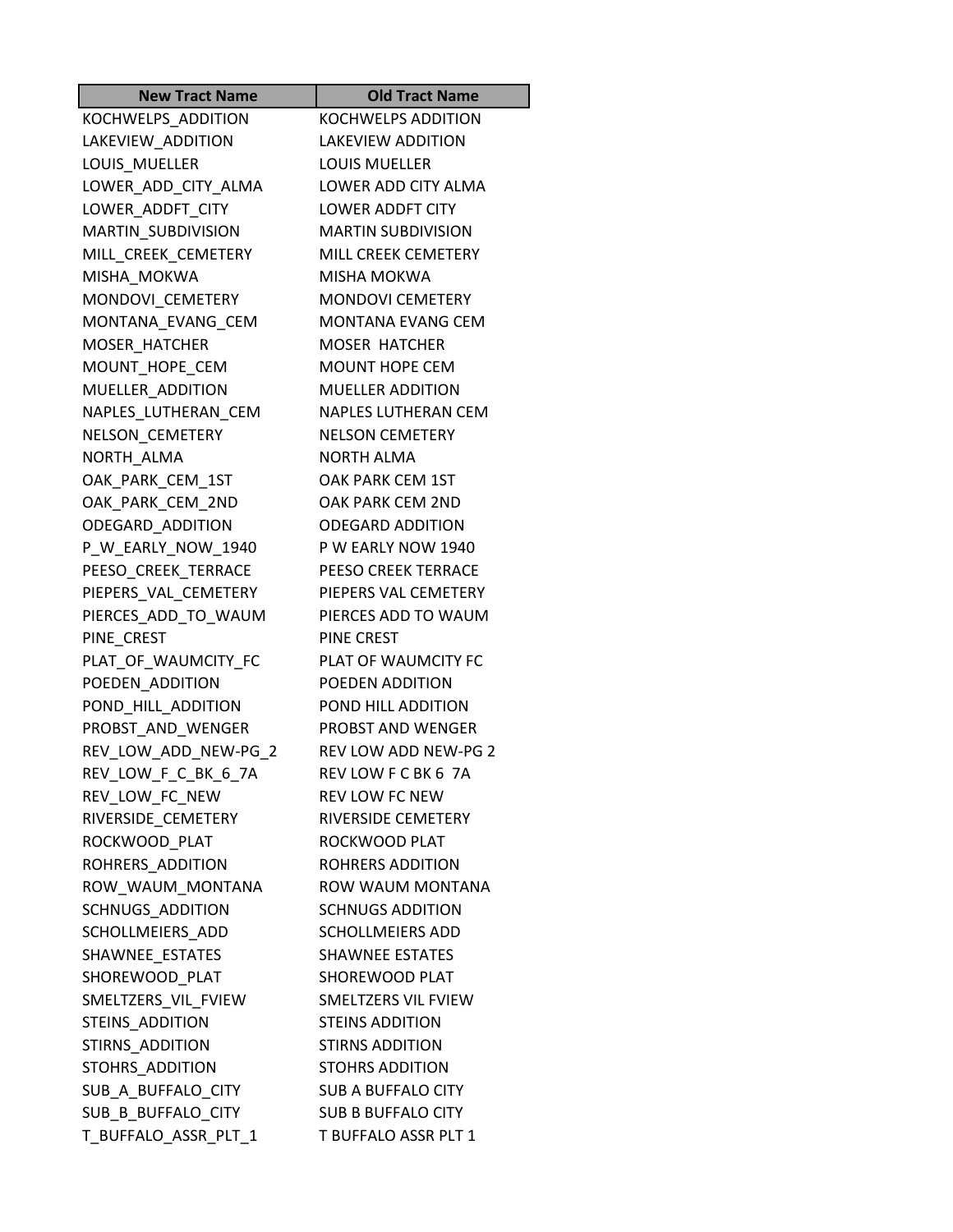| <b>New Tract Name</b>     | <b>Old Tract Name</b>     |
|---------------------------|---------------------------|
| T_BUFFALO_ASSR_PLT_2      | T BUFFALO ASSR PLT 2      |
| T_COLBERT_VAC_17D282      | T COLBERT VAC 17D282      |
| TELL_CEM_3RD_ADD          | TELL CEM 3RD ADD          |
| THROWBRIDGES_ADD          | <b>THROWBRIDGES ADD</b>   |
| TOWN_OF_ALMA              | <b>TOWN OF ALMA</b>       |
| TOWN_OF_BELVIDERE         | <b>TOWN OF BELVIDERE</b>  |
| TPP_VOLUME 1              | TPP VOLUME 1              |
| TR-1-18-11                | TR-1-18-11                |
| TR-1-19-11                | TR-1-19-11                |
| TR-1-19-12                | TR-1-19-12                |
| TR-1-20-10                | TR-1-20-10                |
| TR-1-20-11                | TR-1-20-11                |
| TR-1-20-12                | TR-1-20-12                |
| TR-1-20-13                | TR-1-20-13                |
| TR-1-21-10                | TR-1-21-10                |
| TR-1-21-11                | TR-1-21-11                |
| TR-1-21-12                | TR-1-21-12                |
| TR-1-21-13                | TR-1-21-13                |
| TR-1-22-10                | TR-1-22-10                |
| TR-1-22-11                | TR-1-22-11                |
| TR-1-22-12                | TR-1-22-12                |
| TR-1-22-13                | TR-1-22-13                |
| TR-1-22-14                | TR-1-22-14                |
| TR-1-23-10                | TR-1-23-10                |
| TR-1-23-11                | TR-1-23-11                |
| TR-1-23-12                | TR-1-23-12                |
| TR-1-23-13                | TR-1-23-13                |
| TR-1-23-14                | TR-1-23-14                |
| TR-1-24-10                | TR-1-24-10                |
| TR-1-24-11                | TR-1-24-11                |
| TR-1-24-12                | TR-1-24-12                |
| TR-1-24-13                | TR-1-24-13                |
| TR-1-24-14<br>TR-10-18-10 | TR-1-24-14<br>TR-10-18-10 |
| TR-10-19-10               | TR-10-19-10               |
| TR-10-19-11               | TR-10-19-11               |
| TR-10-20-10               | TR-10-20-10               |
| TR-10-20-11               | TR-10-20-11               |
| TR-10-20-12               | TR-10-20-12               |
| TR-10-21-10               | TR-10-21-10               |
| TR-10-21-11               | TR-10-21-11               |
| TR-10-21-12               | TR-10-21-12               |
| TR-10-22-10               | TR-10-22-10               |
| TR-10-22-11               | TR-10-22-11               |
| TR-10-22-12               | TR-10-22-12               |
| TR-10-22-13               | TR-10-22-13               |
|                           |                           |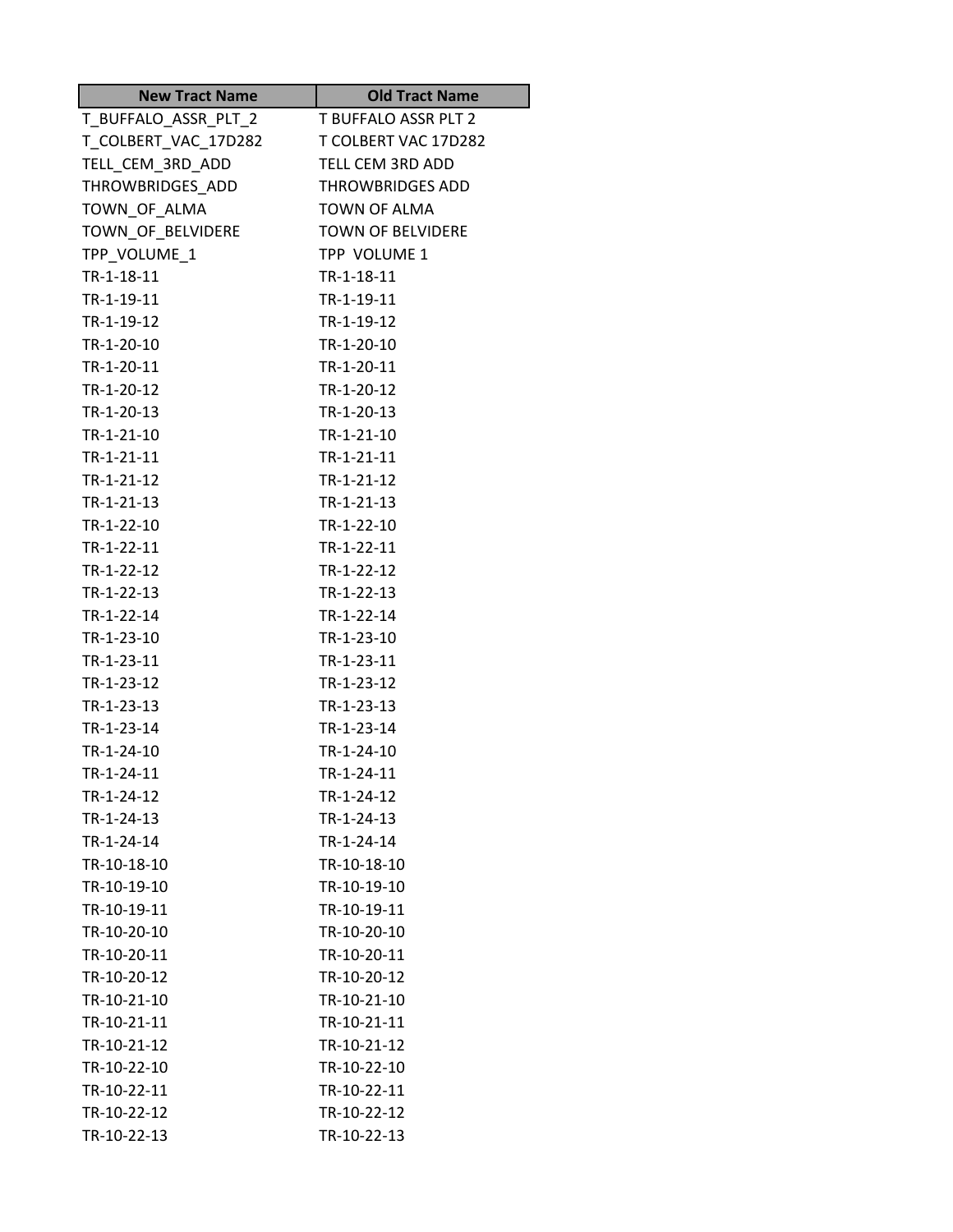| <b>New Tract Name</b> | <b>Old Tract Name</b> |
|-----------------------|-----------------------|
| TR-10-22-14           | TR-10-22-14           |
| TR-10-23-10           | TR-10-23-10           |
| TR-10-23-11           | TR-10-23-11           |
| TR-10-23-12           | TR-10-23-12           |
| TR-10-23-13           | TR-10-23-13           |
| TR-10-23-14           | TR-10-23-14           |
| TR-10-24-10           | TR-10-24-10           |
| TR-10-24-11           | TR-10-24-11           |
| TR-10-24-12           | TR-10-24-12           |
| TR-10-24-13           | TR-10-24-13           |
| TR-11-19-10           | TR-11-19-10           |
| TR-11-19-11           | TR-11-19-11           |
| TR-11-20-11           | TR-11-20-11           |
| TR-11-20-12           | TR-11-20-12           |
| TR-11-21-10           | TR-11-21-10           |
| TR-11-21-11           | TR-11-21-11           |
| TR-11-21-12           | TR-11-21-12           |
| TR-11-21-13           | TR-11-21-13           |
| TR-11-22-10           | TR-11-22-10           |
| TR-11-22-11           | TR-11-22-11           |
| TR-11-22-12           | TR-11-22-12           |
| TR-11-22-13           | TR-11-22-13           |
| TR-11-22-14           | TR-11-22-14           |
| TR-11-23-10           | TR-11-23-10           |
| TR-11-23-11           | TR-11-23-11           |
| TR-11-23-12           | TR-11-23-12           |
| TR-11-23-13           | TR-11-23-13           |
| TR-11-23-14           | TR-11-23-14           |
| TR-11-24-10           | TR-11-24-10           |
| TR-11-24-11           | TR-11-24-11           |
| TR-11-24-12           | TR-11-24-12           |
| TR-11-24-13           | TR-11-24-13           |
| TR-12-19-11           | TR-12-19-11           |
| TR-12-19-12           | TR-12-19-12           |
| TR-12-20-11           | TR-12-20-11           |
| TR-12-20-12           | TR-12-20-12           |
| TR-12-20-13           | TR-12-20-13           |
| TR-12-21-10           | TR-12-21-10           |
| TR-12-21-11           | TR-12-21-11           |
| TR-12-21-12           | TR-12-21-12           |
| TR-12-21-13           | TR-12-21-13           |
| TR-12-22-10           | TR-12-22-10           |
| TR-12-22-11           | TR-12-22-11           |
| TR-12-22-12           | TR-12-22-12           |
| TR-12-22-13           | TR-12-22-13           |
| TR-12-22-14           | TR-12-22-14           |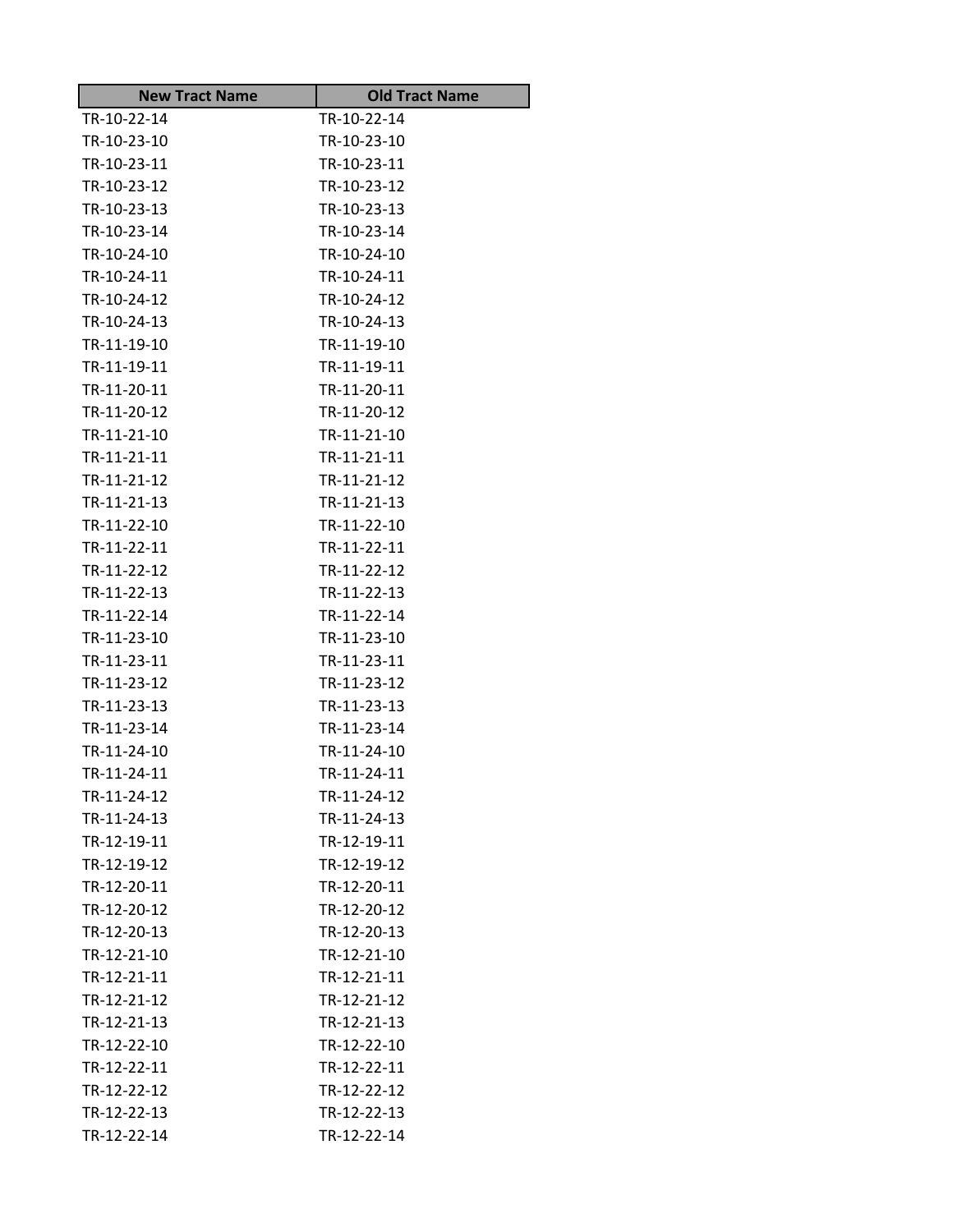| <b>New Tract Name</b> | <b>Old Tract Name</b> |
|-----------------------|-----------------------|
| TR-12-23-10           | TR-12-23-10           |
| TR-12-23-11           | TR-12-23-11           |
| TR-12-23-12           | TR-12-23-12           |
| TR-12-23-13           | TR-12-23-13           |
| TR-12-23-14           | TR-12-23-14           |
| TR-12-24-10           | TR-12-24-10           |
| TR-12-24-11           | TR-12-24-11           |
| TR-12-24-12           | TR-12-24-12           |
| TR-12-24-13           | TR-12-24-13           |
| TR-12-24-14           | TR-12-24-14           |
| TR-13-19-11           | TR-13-19-11           |
| TR-13-20-11           | TR-13-20-11           |
| TR-13-20-12           | TR-13-20-12           |
| TR-13-20-13           | TR-13-20-13           |
| TR-13-21-10           | TR-13-21-10           |
| TR-13-21-11           | TR-13-21-11           |
| TR-13-21-12           | TR-13-21-12           |
| TR-13-21-13           | TR-13-21-13           |
| TR-13-22-10           | TR-13-22-10           |
| TR-13-22-11           | TR-13-22-11           |
| TR-13-22-12           | TR-13-22-12           |
| TR-13-22-13           | TR-13-22-13           |
| TR-13-22-14           | TR-13-22-14           |
| TR-13-23-10           | TR-13-23-10           |
| TR-13-23-11           | TR-13-23-11           |
| TR-13-23-12           | TR-13-23-12           |
| TR-13-23-13           | TR-13-23-13           |
| TR-13-23-14           | TR-13-23-14           |
| TR-13-24-10           | TR-13-24-10           |
| TR-13-24-11           | TR-13-24-11           |
| TR-13-24-12           | TR-13-24-12           |
| TR-13-24-13           | TR-13-24-13           |
| TR-13-24-14           | TR-13-24-14           |
| TR-14-19-10           | TR-14-19-10           |
| TR-14-19-11           | TR-14-19-11           |
| TR-14-20-11           | TR-14-20-11           |
| TR-14-20-12           | TR-14-20-12           |
| TR-14-21-10           | TR-14-21-10           |
| TR-14-21-11           | TR-14-21-11           |
| TR-14-21-12           | TR-14-21-12           |
| TR-14-21-13           | TR-14-21-13           |
| TR-14-22-10           | TR-14-22-10           |
| TR-14-22-11           | TR-14-22-11           |
| TR-14-22-12           | TR-14-22-12           |
| TR-14-22-13           | TR-14-22-13           |
| TR-14-22-14           | TR-14-22-14           |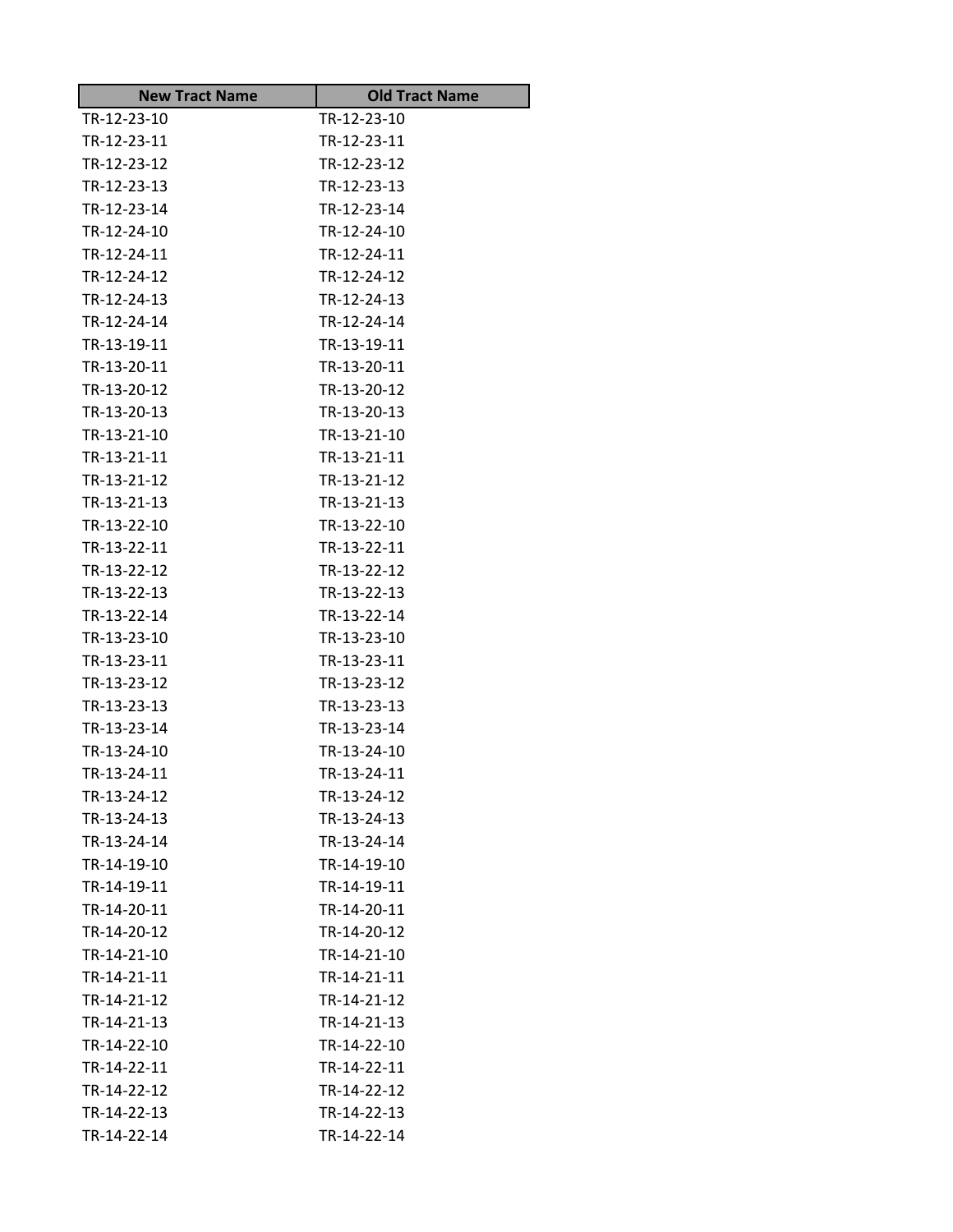| <b>New Tract Name</b> | <b>Old Tract Name</b> |
|-----------------------|-----------------------|
| TR-14-23-10           | TR-14-23-10           |
| TR-14-23-11           | TR-14-23-11           |
| TR-14-23-12           | TR-14-23-12           |
| TR-14-23-13           | TR-14-23-13           |
| TR-14-23-14           | TR-14-23-14           |
| TR-14-24-10           | TR-14-24-10           |
| TR-14-24-11           | TR-14-24-11           |
| TR-14-24-12           | TR-14-24-12           |
| TR-14-24-13           | TR-14-24-13           |
| TR-14-24-14           | TR-14-24-14           |
| TR-15-18-10           | TR-15-18-10           |
| TR-15-19-10           | TR-15-19-10           |
| TR-15-19-11           | TR-15-19-11           |
| TR-15-20-11           | TR-15-20-11           |
| TR-15-20-12           | TR-15-20-12           |
| TR-15-21-10           | TR-15-21-10           |
| TR-15-21-11           | TR-15-21-11           |
| TR-15-21-12           | TR-15-21-12           |
| TR-15-22-10           | TR-15-22-10           |
| TR-15-22-11           | TR-15-22-11           |
| TR-15-22-12           | TR-15-22-12           |
| TR-15-22-13           | TR-15-22-13           |
| TR-15-23-10           | TR-15-23-10           |
| TR-15-23-11           | TR-15-23-11           |
| TR-15-23-12           | TR-15-23-12           |
| TR-15-23-13           | TR-15-23-13           |
| TR-15-23-14           | TR-15-23-14           |
| TR-15-24-10           | TR-15-24-10           |
| TR-15-24-11           | TR-15-24-11           |
| TR-15-24-12           | TR-15-24-12           |
| TR-15-24-13           | TR-15-24-13           |
| TR-16-18-10           | TR-16-18-10           |
| TR-16-19-10           | TR-16-19-10           |
| TR-16-19-11           | TR-16-19-11           |
| TR-16-20-11           | TR-16-20-11           |
| TR-16-20-12           | TR-16-20-12           |
| TR-16-21-10           | TR-16-21-10           |
| TR-16-21-11           | TR-16-21-11           |
| TR-16-21-12           | TR-16-21-12           |
| TR-16-22-10           | TR-16-22-10           |
| TR-16-22-11           | TR-16-22-11           |
| TR-16-22-12           | TR-16-22-12           |
| TR-16-22-13           | TR-16-22-13           |
| TR-16-23-10           | TR-16-23-10           |
| TR-16-23-11           | TR-16-23-11           |
| TR-16-23-12           | TR-16-23-12           |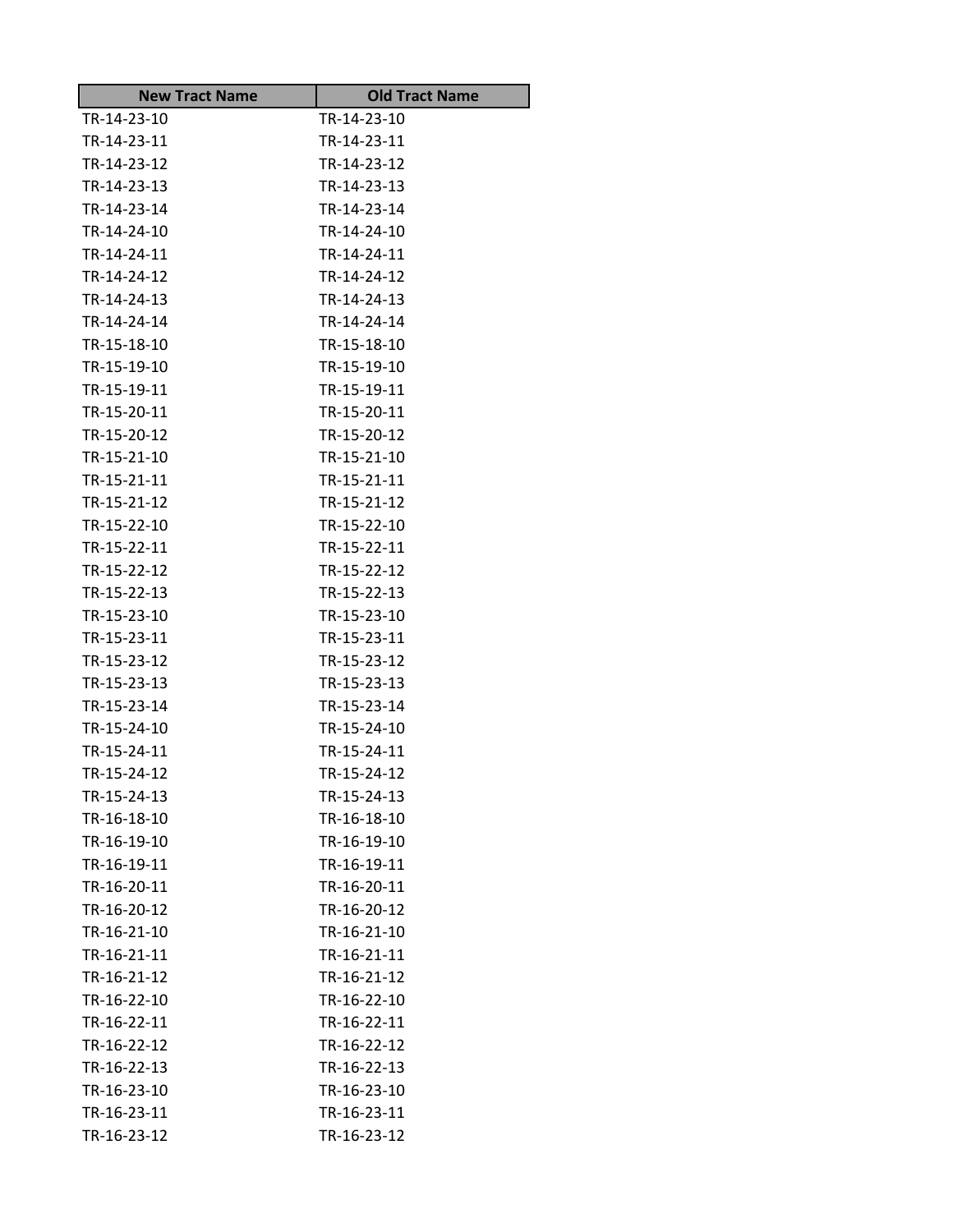| <b>New Tract Name</b> | <b>Old Tract Name</b> |
|-----------------------|-----------------------|
| TR-16-23-13           | TR-16-23-13           |
| TR-16-24-10           | TR-16-24-10           |
| TR-16-24-11           | TR-16-24-11           |
| TR-16-24-12           | TR-16-24-12           |
| TR-16-24-13           | TR-16-24-13           |
| TR-17-18-10           | TR-17-18-10           |
| TR-17-19-10           | TR-17-19-10           |
| TR-17-19-11           | TR-17-19-11           |
| TR-17-20-10           | TR-17-20-10           |
| TR-17-20-11           | TR-17-20-11           |
| TR-17-20-12           | TR-17-20-12           |
| TR-17-21-10           | TR-17-21-10           |
| TR-17-21-11           | TR-17-21-11           |
| TR-17-21-12           | TR-17-21-12           |
| TR-17-22-10           | TR-17-22-10           |
| TR-17-22-12           | TR-17-22-12           |
| TR-17-22-13           | TR-17-22-13           |
| TR-17-23-10           | TR-17-23-10           |
| TR-17-23-11           | TR-17-23-11           |
| TR-17-23-12           | TR-17-23-12           |
| TR-17-23-13           | TR-17-23-13           |
| TR-17-24-10           | TR-17-24-10           |
| TR-17-24-11           | TR-17-24-11           |
| TR-17-24-12           | TR-17-24-12           |
| TR-17-24-13           | TR-17-24-13           |
| TR-18-19-10           | TR-18-19-10           |
| TR-18-20-10           | TR-18-20-10           |
| TR-18-20-11           | TR-18-20-11           |
| TR-18-20-12           | TR-18-20-12           |
| TR-18-21-10           | TR-18-21-10           |
| TR-18-21-11           | TR-18-21-11           |
| TR-18-21-12           | TR-18-21-12           |
| TR-18-22-10           | TR-18-22-10           |
| TR-18-22-11           | TR-18-22-11           |
| TR-18-22-12           | TR-18-22-12           |
| TR-18-22-13           | TR-18-22-13           |
| TR-18-23-10           | TR-18-23-10           |
| TR-18-23-11           | TR-18-23-11           |
| TR-18-23-12           | TR-18-23-12           |
| TR-18-23-13           | TR-18-23-13           |
| TR-18-24-10           | TR-18-24-10           |
| TR-18-24-11           | TR-18-24-11           |
| TR-18-24-12           | TR-18-24-12           |
| TR-18-24-13           | TR-18-24-13           |
| TR-19-19-10           | TR-19-19-10           |
| TR-19-20-10           | TR-19-20-10           |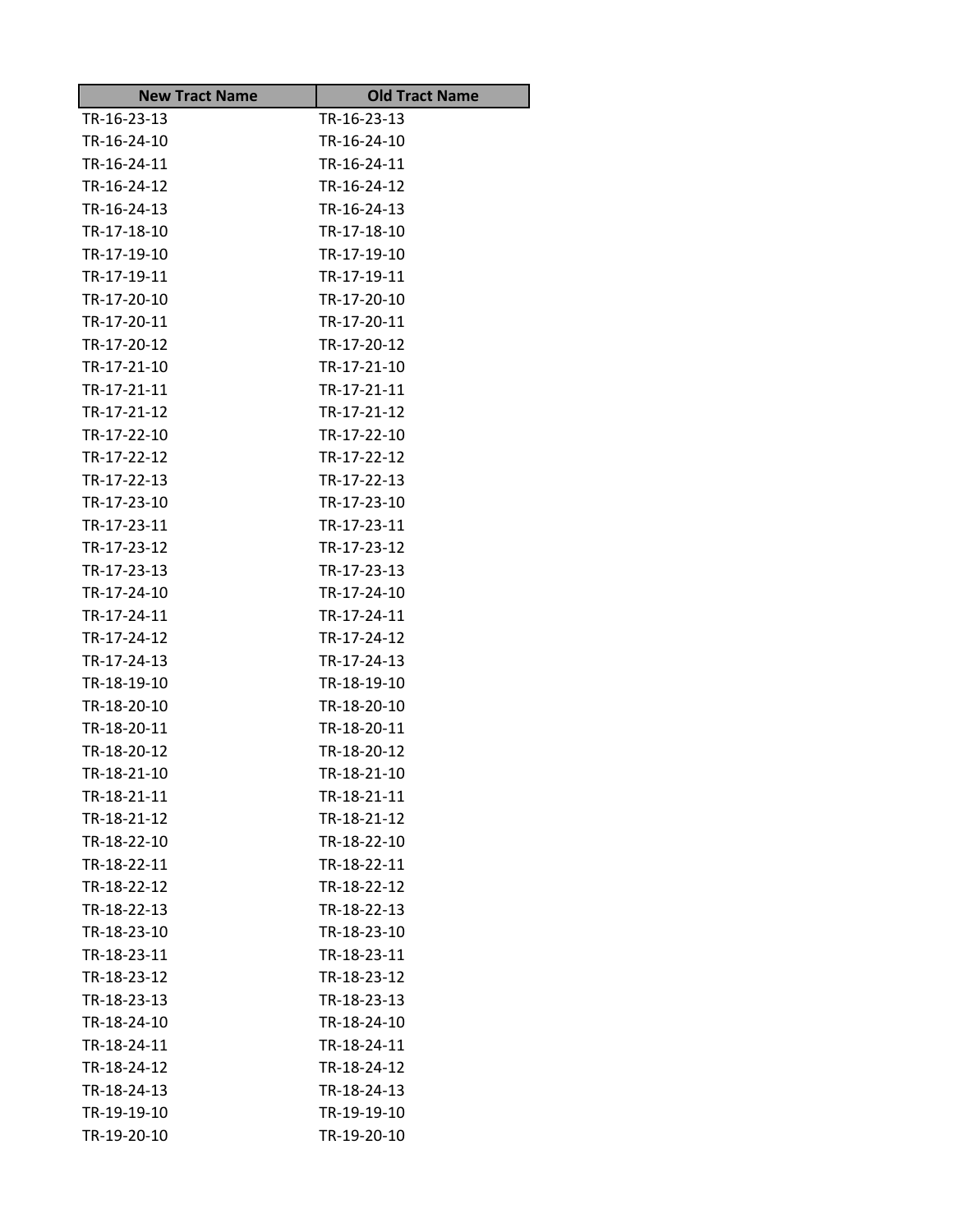| <b>New Tract Name</b> | <b>Old Tract Name</b> |
|-----------------------|-----------------------|
| TR-19-20-11           | TR-19-20-11           |
| TR-19-20-12           | TR-19-20-12           |
| TR-19-21-10           | TR-19-21-10           |
| TR-19-21-11           | TR-19-21-11           |
| TR-19-21-12           | TR-19-21-12           |
| TR-19-22-10           | TR-19-22-10           |
| TR-19-22-11           | TR-19-22-11           |
| TR-19-22-12           | TR-19-22-12           |
| TR-19-23-10           | TR-19-23-10           |
| TR-19-23-11           | TR-19-23-11           |
| TR-19-23-12           | TR-19-23-12           |
| TR-19-23-13           | TR-19-23-13           |
| TR-19-24-10           | TR-19-24-10           |
| TR-19-24-11           | TR-19-24-11           |
| TR-19-24-12           | TR-19-24-12           |
| TR-19-24-13           | TR-19-24-13           |
| TR-2-18-10            | TR-2-18-10            |
| TR-2-19-11            | TR-2-19-11            |
| TR-2-19-12            | TR-2-19-12            |
| TR-2-20-10            | TR-2-20-10            |
| TR-2-20-11            | TR-2-20-11            |
| TR-2-20-12            | TR-2-20-12            |
| TR-2-21-10            | TR-2-21-10            |
| TR-2-21-11            | TR-2-21-11            |
| TR-2-21-12            | TR-2-21-12            |
| TR-2-21-13            | TR-2-21-13            |
| TR-2-22-10            | TR-2-22-10            |
| TR-2-22-11            | TR-2-22-11            |
| TR-2-22-12            | TR-2-22-12            |
| TR-2-22-13            | TR-2-22-13            |
| TR-2-22-14            | TR-2-22-14            |
| TR-2-23-10            | TR-2-23-10            |
| TR-2-23-11            | TR-2-23-11            |
| TR-2-23-12            | TR-2-23-12            |
| TR-2-23-13            | TR-2-23-13            |
| TR-2-23-14            | TR-2-23-14            |
| TR-2-24-10            | TR-2-24-10            |
| TR-2-24-11            | TR-2-24-11            |
| TR-2-24-12            | TR-2-24-12            |
| TR-2-24-13            | TR-2-24-13            |
| TR-20-19-10           | TR-20-19-10           |
| TR-20-20-10           | TR-20-20-10           |
| TR-20-20-11           | TR-20-20-11           |
| TR-20-20-12           | TR-20-20-12           |
| TR-20-21-10           | TR-20-21-10           |
| TR-20-21-11           | TR-20-21-11           |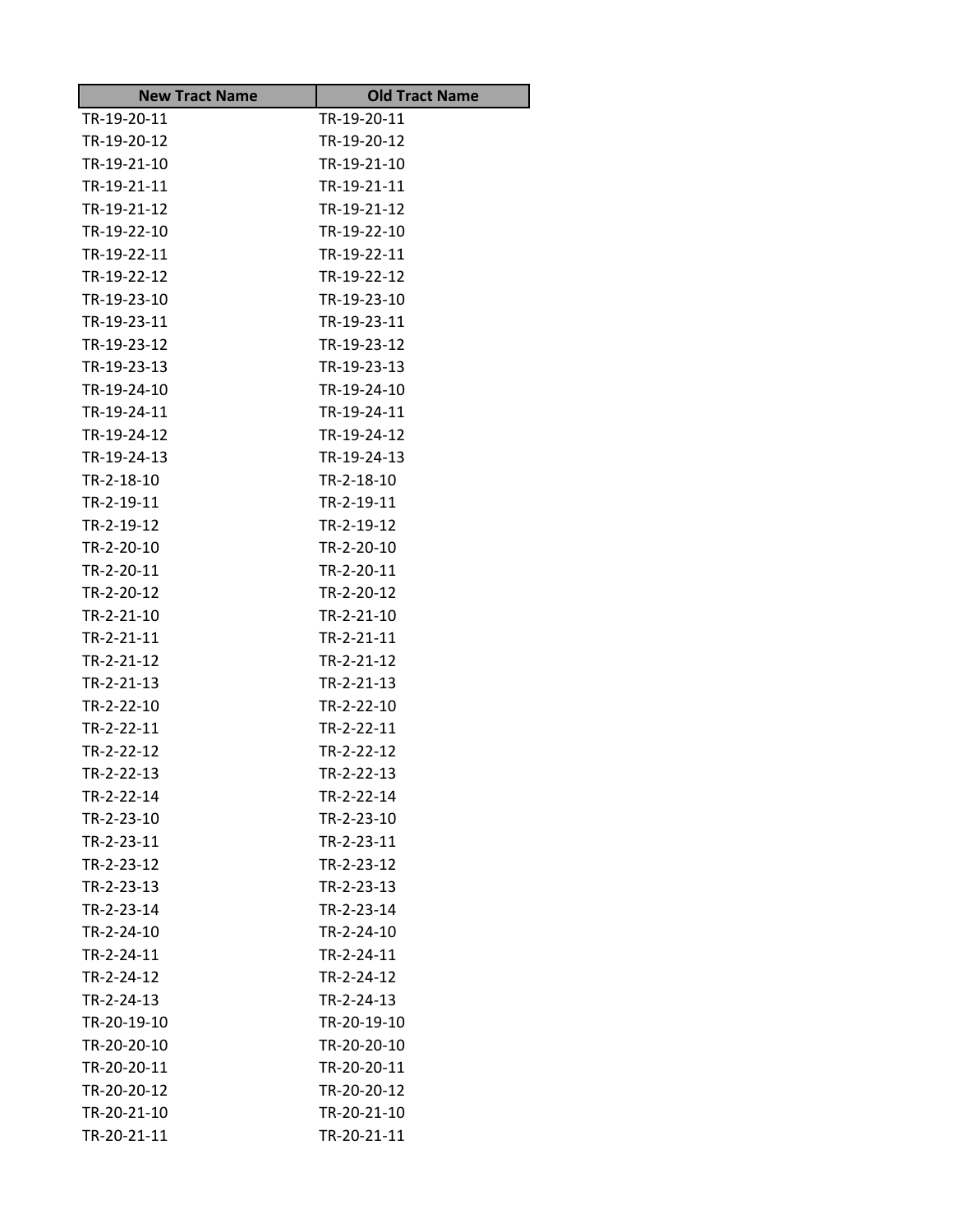| <b>New Tract Name</b>      | <b>Old Tract Name</b>      |
|----------------------------|----------------------------|
| TR-20-21-12                | TR-20-21-12                |
| TR-20-22-10                | TR-20-22-10                |
| TR-20-22-11                | TR-20-22-11                |
| TR-20-22-12                | TR-20-22-12                |
| TR-20-22-13                | TR-20-22-13                |
| TR-20-23-10                | TR-20-23-10                |
| TR-20-23-11                | TR-20-23-11                |
| TR-20-23-12                | TR-20-23-12                |
| TR-20-23-13                | TR-20-23-13                |
| TR-20-24-10                | TR-20-24-10                |
| TR-20-24-11                | TR-20-24-11                |
| TR-20-24-12                | TR-20-24-12                |
| TR-20-24-13                | TR-20-24-13                |
| TR-21-19-10                | TR-21-19-10                |
| TR-21-19-11                | TR-21-19-11                |
| TR-21-20-11                | TR-21-20-11                |
| TR-21-20-12                | TR-21-20-12                |
| TR-21-21-10                | TR-21-21-10                |
| TR-21-21-11                | TR-21-21-11                |
| TR-21-21-12                | TR-21-21-12                |
| TR-21-22-10                | TR-21-22-10                |
| TR-21-22-11                | TR-21-22-11                |
| TR-21-22-12                | TR-21-22-12                |
| TR-21-22-13                | TR-21-22-13                |
| TR-21-23-10                | TR-21-23-10                |
| TR-21-23-11                | TR-21-23-11                |
| TR-21-23-12                | TR-21-23-12                |
| TR-21-23-13                | TR-21-23-13                |
| TR-21-24-10                | TR-21-24-10                |
| TR-21-24-12                | TR-21-24-12                |
| TR-21-24-13                | TR-21-24-13                |
| TR-22-19-10                | TR-22-19-10                |
| TR-22-19-11                | TR-22-19-11<br>TR-22-20-11 |
| TR-22-20-11                |                            |
| TR-22-20-12                | TR-22-20-12                |
| TR-22-21-10<br>TR-22-21-11 | TR-22-21-10                |
|                            | TR-22-21-11                |
| TR-22-21-12                | TR-22-21-12                |
| TR-22-22-10                | TR-22-22-10                |
| TR-22-22-11                | TR-22-22-11                |
| TR-22-22-12                | TR-22-22-12                |
| TR-22-22-13                | TR-22-22-13                |
| TR-22-23-10                | TR-22-23-10                |
| TR-22-23-11                | TR-22-23-11                |
| TR-22-23-12                | TR-22-23-12                |
| TR-22-23-13                | TR-22-23-13                |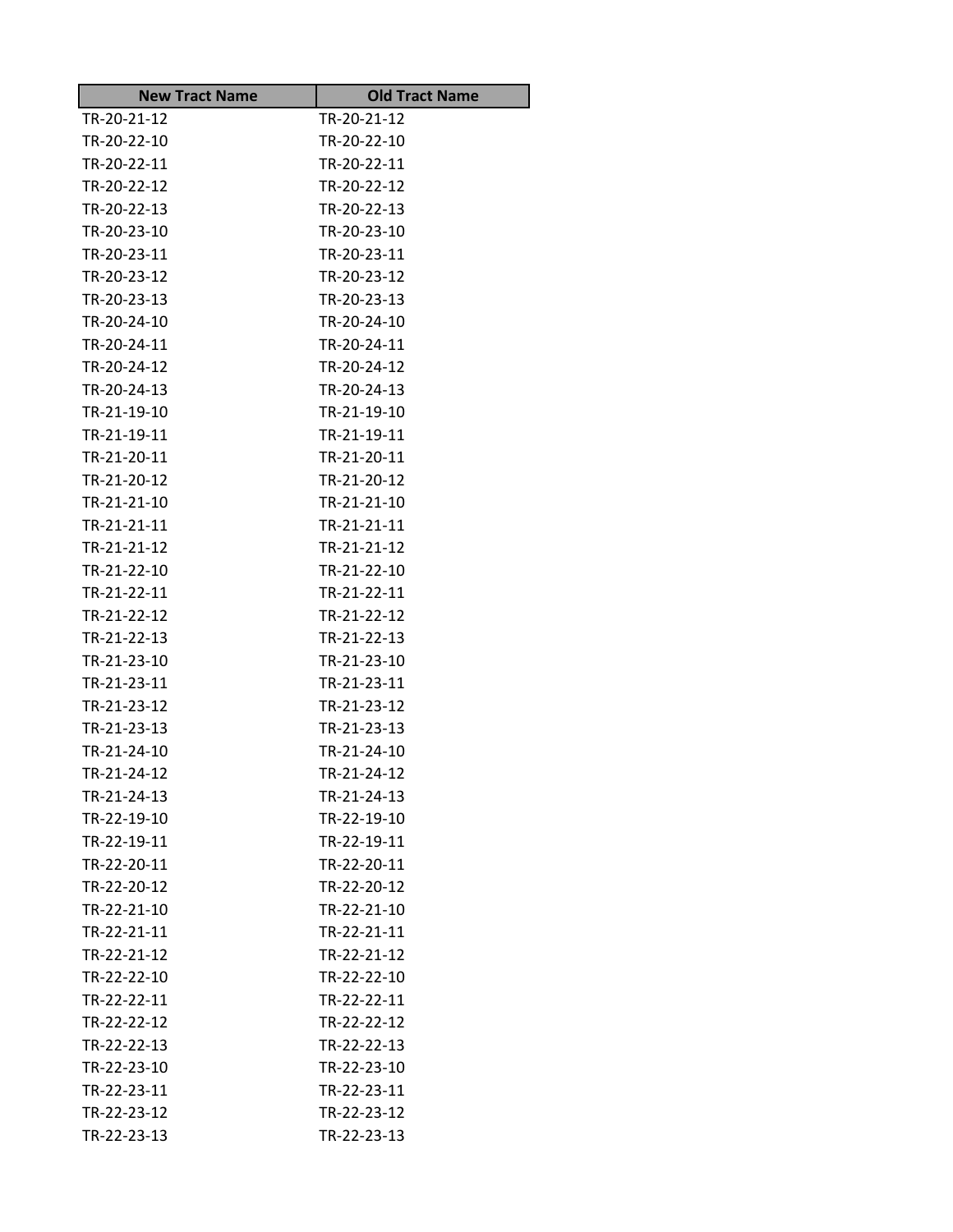| <b>New Tract Name</b>      | <b>Old Tract Name</b>      |
|----------------------------|----------------------------|
| TR-22-23-14                | TR-22-23-14                |
| TR-22-24-10                | TR-22-24-10                |
| TR-22-24-11                | TR-22-24-11                |
| TR-22-24-12                | TR-22-24-12                |
| TR-22-24-13                | TR-22-24-13                |
| TR-23-19-10                | TR-23-19-10                |
| TR-23-20-11                | TR-23-20-11                |
| TR-23-20-12                | TR-23-20-12                |
| TR-23-21-10                | TR-23-21-10                |
| TR-23-21-11                | TR-23-21-11                |
| TR-23-21-12                | TR-23-21-12                |
| TR-23-21-13                | TR-23-21-13                |
| TR-23-22-10                | TR-23-22-10                |
| TR-23-22-11                | TR-23-22-11                |
| TR-23-22-12                | TR-23-22-12                |
| TR-23-22-13                | TR-23-22-13                |
| TR-23-23-10                | TR-23-23-10                |
| TR-23-23-11                | TR-23-23-11                |
| TR-23-23-12                | TR-23-23-12                |
| TR-23-23-13                | TR-23-23-13                |
| TR-23-23-14                | TR-23-23-14                |
| TR-23-24-10<br>TR-23-24-11 | TR-23-24-10<br>TR-23-24-11 |
| TR-23-24-12                | TR-23-24-12                |
| TR-23-24-13                | TR-23-24-13                |
| TR-23-24-14                | TR-23-24-14                |
| TR-24-19-11                | TR-24-19-11                |
| TR-24-20-11                | TR-24-20-11                |
| TR-24-20-12                | TR-24-20-12                |
| TR-24-20-13                | TR-24-20-13                |
| TR-24-21-10                | TR-24-21-10                |
| TR-24-21-11                | TR-24-21-11                |
| TR-24-21-12                | TR-24-21-12                |
| TR-24-21-13                | TR-24-21-13                |
| TR-24-22-10                | TR-24-22-10                |
| TR-24-22-11                | TR-24-22-11                |
| TR-24-22-12                | TR-24-22-12                |
| TR-24-22-13                | TR-24-22-13                |
| TR-24-23-10                | TR-24-23-10                |
| TR-24-23-11                | TR-24-23-11                |
| TR-24-23-12                | TR-24-23-12                |
| TR-24-23-13                | TR-24-23-13                |
| TR-24-23-14                | TR-24-23-14                |
| TR-24-24-10                | TR-24-24-10                |
| TR-24-24-11                | TR-24-24-11                |
| TR-24-24-12                | TR-24-24-12                |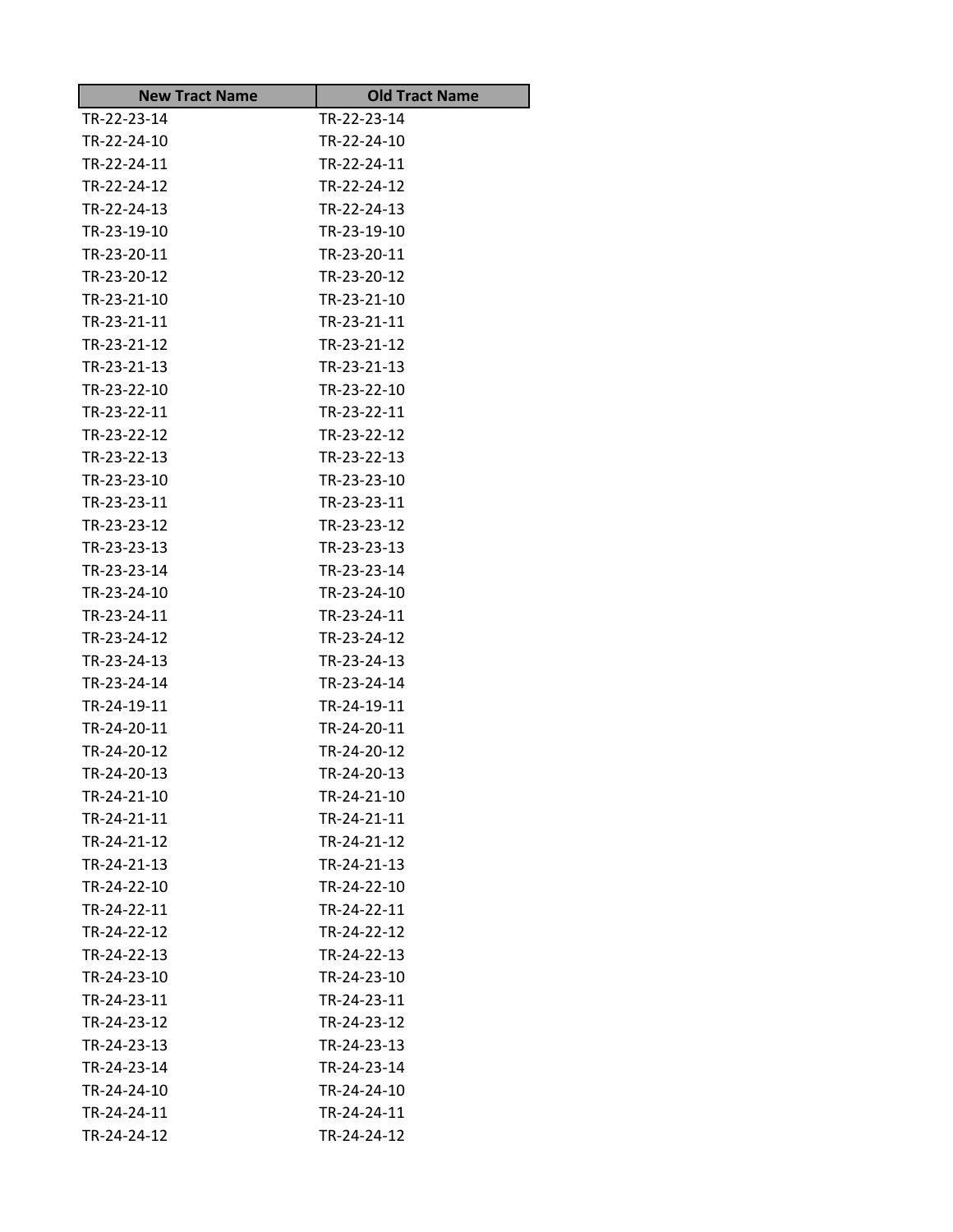| <b>New Tract Name</b> | <b>Old Tract Name</b> |
|-----------------------|-----------------------|
| TR-24-24-13           | TR-24-24-13           |
| TR-24-24-14           | TR-24-24-14           |
| TR-25-19-11           | TR-25-19-11           |
| TR-25-20-12           | TR-25-20-12           |
| TR-25-21-10           | TR-25-21-10           |
| TR-25-21-11           | TR-25-21-11           |
| TR-25-21-12           | TR-25-21-12           |
| TR-25-21-13           | TR-25-21-13           |
| TR-25-22-10           | TR-25-22-10           |
| TR-25-22-11           | TR-25-22-11           |
| TR-25-22-12           | TR-25-22-12           |
| TR-25-23-10           | TR-25-23-10           |
| TR-25-23-11           | TR-25-23-11           |
| TR-25-23-12           | TR-25-23-12           |
| TR-25-23-13           | TR-25-23-13           |
| TR-25-23-14           | TR-25-23-14           |
| TR-25-24-10           | TR-25-24-10           |
| TR-25-24-11           | TR-25-24-11           |
| TR-25-24-12           | TR-25-24-12           |
| TR-25-24-13           | TR-25-24-13           |
| TR-25-24-14           | TR-25-24-14           |
| TR-25.-20-11          | TR-25.-20-11          |
| TR-256-22-13          | TR-256-22-13          |
| TR-26-19-10           | TR-26-19-10           |
| TR-26-19-11           | TR-26-19-11           |
| TR-26-20-11           | TR-26-20-11           |
| TR-26-20-12           | TR-26-20-12           |
| TR-26-21-10           | TR-26-21-10           |
| TR-26-21-11           | TR-26-21-11           |
| TR-26-21-12           | TR-26-21-12           |
| TR-26-22-10           | TR-26-22-10           |
| TR-26-22-11           | TR-26-22-11           |
| TR-26-22-12           | TR-26-22-12           |
| TR-26-22-13           | TR-26-22-13           |
| TR-26-23-10           | TR-26-23-10           |
| TR-26-23-11           | TR-26-23-11           |
| TR-26-23-12           | TR-26-23-12           |
| TR-26-23-13           | TR-26-23-13           |
| TR-26-23-14           | TR-26-23-14           |
| TR-26-24-10           | TR-26-24-10           |
| TR-26-24-11           | TR-26-24-11           |
| TR-26-24-12           | TR-26-24-12           |
| TR-26-24-13           | TR-26-24-13           |
| TR-26-24-14           | TR-26-24-14           |
| TR-27-19-10           | TR-27-19-10           |
| TR-27-19-11           | TR-27-19-11           |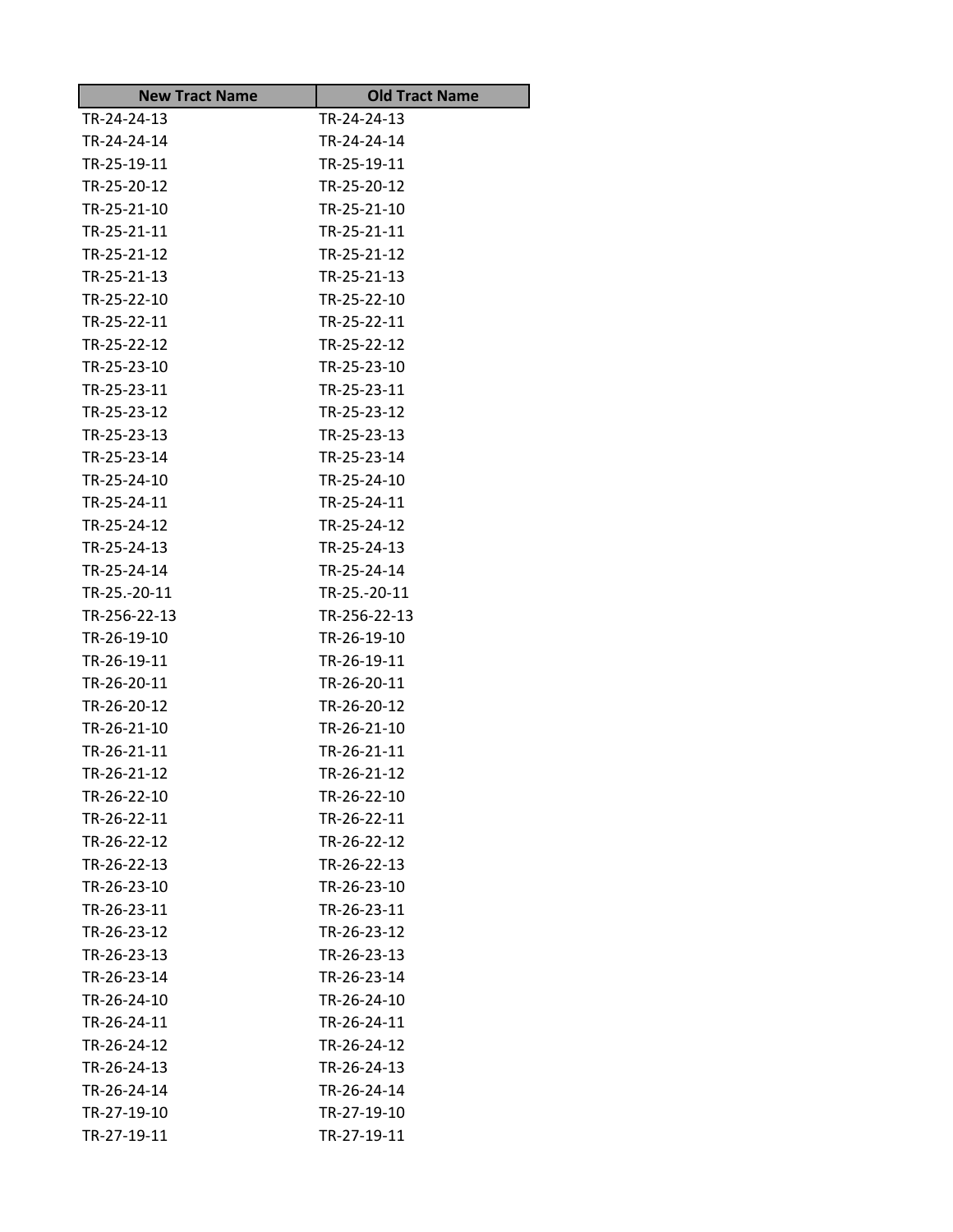| <b>New Tract Name</b>      | <b>Old Tract Name</b> |
|----------------------------|-----------------------|
| TR-27-20-11                | TR-27-20-11           |
| TR-27-20-12                | TR-27-20-12           |
| TR-27-21-10                | TR-27-21-10           |
| TR-27-21-11                | TR-27-21-11           |
| TR-27-21-12                | TR-27-21-12           |
| TR-27-22-10                | TR-27-22-10           |
| TR-27-22-11                | TR-27-22-11           |
| TR-27-22-12                | TR-27-22-12           |
| TR-27-22-13                | TR-27-22-13           |
| TR-27-23-10                | TR-27-23-10           |
| TR-27-23-11                | TR-27-23-11           |
| TR-27-23-12                | TR-27-23-12           |
| TR-27-23-13                | TR-27-23-13           |
| TR-27-23-14                | TR-27-23-14           |
| TR-27-24-10                | TR-27-24-10           |
| TR-27-24-11                | TR-27-24-11           |
| TR-27-24-12                | TR-27-24-12           |
| TR-27-24-13                | TR-27-24-13           |
| TR-28-19-10                | TR-28-19-10           |
| TR-28-20-11                | TR-28-20-11           |
| TR-28-20-12                | TR-28-20-12           |
| TR-28-21-10                | TR-28-21-10           |
| TR-28-21-11                | TR-28-21-11           |
| TR-28-21-12                | TR-28-21-12           |
| TR-28-22-10                | TR-28-22-10           |
| TR-28-22-11                | TR-28-22-11           |
| TR-28-22-12                | TR-28-22-12           |
| TR-28-22-13                | TR-28-22-13           |
| TR-28-23-10                | TR-28-23-10           |
| TR-28-23-11                | TR-28-23-11           |
| TR-28-23-12                | TR-28-23-12           |
| TR-28-23-13                | TR-28-23-13           |
| TR-28-24-10                | TR-28-24-10           |
| TR-28-24-11                | TR-28-24-11           |
| TR-28-24-12                | TR-28-24-12           |
| TR-28-24-13                | TR-28-24-13           |
| TR-29-19-10                | TR-29-19-10           |
| TR-29-20-10                | TR-29-20-10           |
| TR-29-20-11                | TR-29-20-11           |
| TR-29-20-12                | TR-29-20-12           |
| TR-29-21-10                | TR-29-21-10           |
| TR-29-21-11                | TR-29-21-11           |
| TR-29-21-12<br>TR-29-22-10 | TR-29-21-12           |
|                            | TR-29-22-10           |
| TR-29-22-11                | TR-29-22-11           |
| TR-29-22-12                | TR-29-22-12           |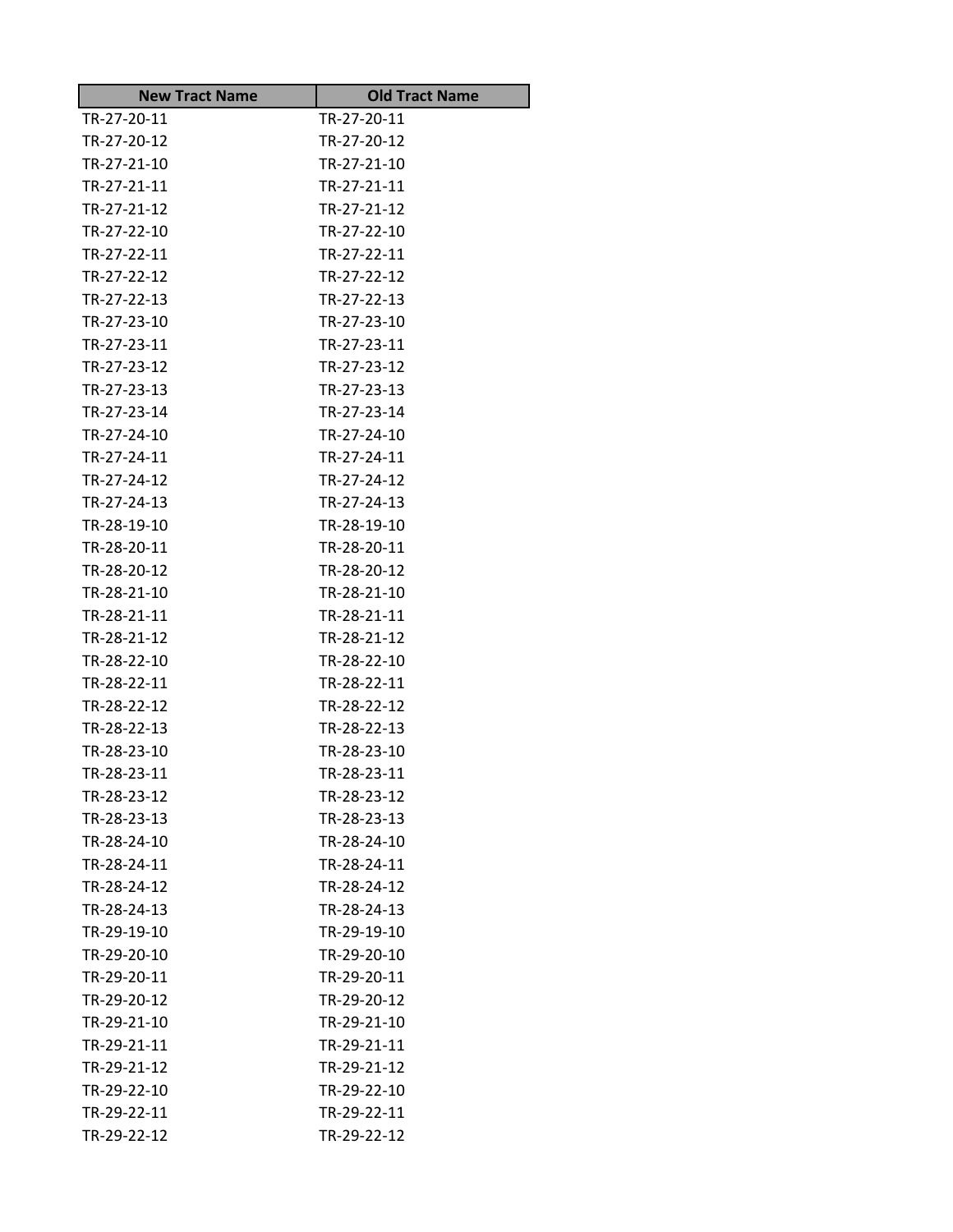| <b>New Tract Name</b> | <b>Old Tract Name</b> |
|-----------------------|-----------------------|
| TR-29-23-10           | TR-29-23-10           |
| TR-29-23-11           | TR-29-23-11           |
| TR-29-23-12           | TR-29-23-12           |
| TR-29-23-13           | TR-29-23-13           |
| TR-29-24-10           | TR-29-24-10           |
| TR-29-24-11           | TR-29-24-11           |
| TR-29-24-12           | TR-29-24-12           |
| TR-29-24-13           | TR-29-24-13           |
| TR-3-18-10            | TR-3-18-10            |
| TR-3-19-10            | TR-3-19-10            |
| TR-3-19-11            | TR-3-19-11            |
| TR-3-19-12            | TR-3-19-12            |
| TR-3-20-10            | TR-3-20-10            |
| TR-3-20-11            | TR-3-20-11            |
| TR-3-20-12            | TR-3-20-12            |
| TR-3-21-10            | TR-3-21-10            |
| TR-3-21-11            | TR-3-21-11            |
| TR-3-21-12            | TR-3-21-12            |
| TR-3-22-10            | TR-3-22-10            |
| TR-3-22-11            | TR-3-22-11            |
| TR-3-22-12            | TR-3-22-12            |
| TR-3-22-13            | TR-3-22-13            |
| TR-3-22-14            | TR-3-22-14            |
| TR-3-23-10            | TR-3-23-10            |
| TR-3-23-11            | TR-3-23-11            |
| TR-3-23-12            | TR-3-23-12            |
| TR-3-23-13            | TR-3-23-13            |
| TR-3-24-10            | TR-3-24-10            |
| TR-3-24-11            | TR-3-24-11            |
| TR-3-24-12            | TR-3-24-12            |
| TR-3-24-13            | TR-3-24-13            |
| TR-30-19-10           | TR-30-19-10           |
| TR-30-20-10           | TR-30-20-10           |
| TR-30-20-11           | TR-30-20-11           |
| TR-30-21-10           | TR-30-21-10           |
| TR-30-21-11           | TR-30-21-11           |
| TR-30-21-12           | TR-30-21-12           |
| TR-30-22-10           | TR-30-22-10           |
| TR-30-22-11           | TR-30-22-11           |
| TR-30-22-12           | TR-30-22-12           |
| TR-30-23-10           | TR-30-23-10           |
| TR-30-23-11           | TR-30-23-11           |
| TR-30-23-12           | TR-30-23-12           |
| TR-30-23-13           | TR-30-23-13           |
| TR-30-24-10           | TR-30-24-10           |
| TR-30-24-11           | TR-30-24-11           |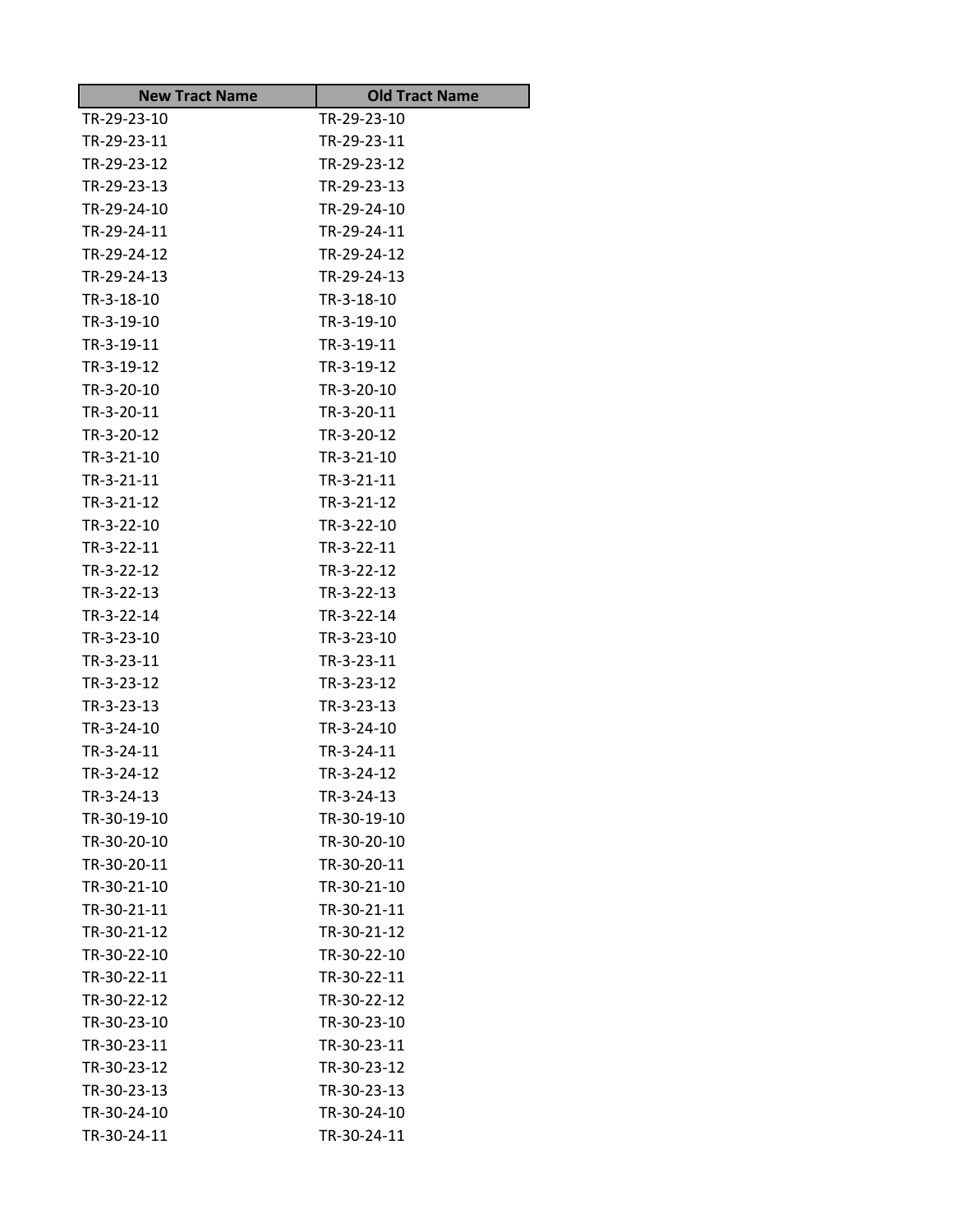| <b>New Tract Name</b> | <b>Old Tract Name</b> |
|-----------------------|-----------------------|
| TR-30-24-12           | TR-30-24-12           |
| TR-30-24-13           | TR-30-24-13           |
| TR-31-19-10           | TR-31-19-10           |
| TR-31-20-10           | TR-31-20-10           |
| TR-31-20-11           | TR-31-20-11           |
| TR-31-21-10           | TR-31-21-10           |
| TR-31-21-11           | TR-31-21-11           |
| TR-31-21-12           | TR-31-21-12           |
| TR-31-22-10           | TR-31-22-10           |
| TR-31-22-11           | TR-31-22-11           |
| TR-31-22-12           | TR-31-22-12           |
| TR-31-23-10           | TR-31-23-10           |
| TR-31-23-11           | TR-31-23-11           |
| TR-31-23-12           | TR-31-23-12           |
| TR-31-23-13           | TR-31-23-13           |
| TR-31-24-10           | TR-31-24-10           |
| TR-31-24-11           | TR-31-24-11           |
| TR-31-24-12           | TR-31-24-12           |
| TR-31-24-13           | TR-31-24-13           |
| TR-32-19-10           | TR-32-19-10           |
| TR-32-20-10           | TR-32-20-10           |
| TR-32-20-11           | TR-32-20-11           |
| TR-32-21-10           | TR-32-21-10           |
| TR-32-21-11           | TR-32-21-11           |
| TR-32-21-12           | TR-32-21-12           |
| TR-32-22-10           | TR-32-22-10           |
| TR-32-22-11           | TR-32-22-11           |
| TR-32-22-12           | TR-32-22-12           |
| TR-32-23-10           | TR-32-23-10           |
| TR-32-23-11           | TR-32-23-11           |
| TR-32-23-12           | TR-32-23-12           |
| TR-32-23-13           | TR-32-23-13           |
| TR-32-24-10           | TR-32-24-10           |
| TR-32-24-11           | TR-32-24-11           |
| TR-32-24-12           | TR-32-24-12           |
| TR-32-24-13           | TR-32-24-13           |
| TR-33-19-10           | TR-33-19-10           |
| TR-33-20-10           | TR-33-20-10           |
| TR-33-20-11           | TR-33-20-11           |
| TR-33-20-12           | TR-33-20-12           |
| TR-33-21-10           | TR-33-21-10           |
| TR-33-21-11           | TR-33-21-11           |
| TR-33-21-12           | TR-33-21-12           |
| TR-33-22-10           | TR-33-22-10           |
| TR-33-22-11           | TR-33-22-11           |
| TR-33-22-12           | TR-33-22-12           |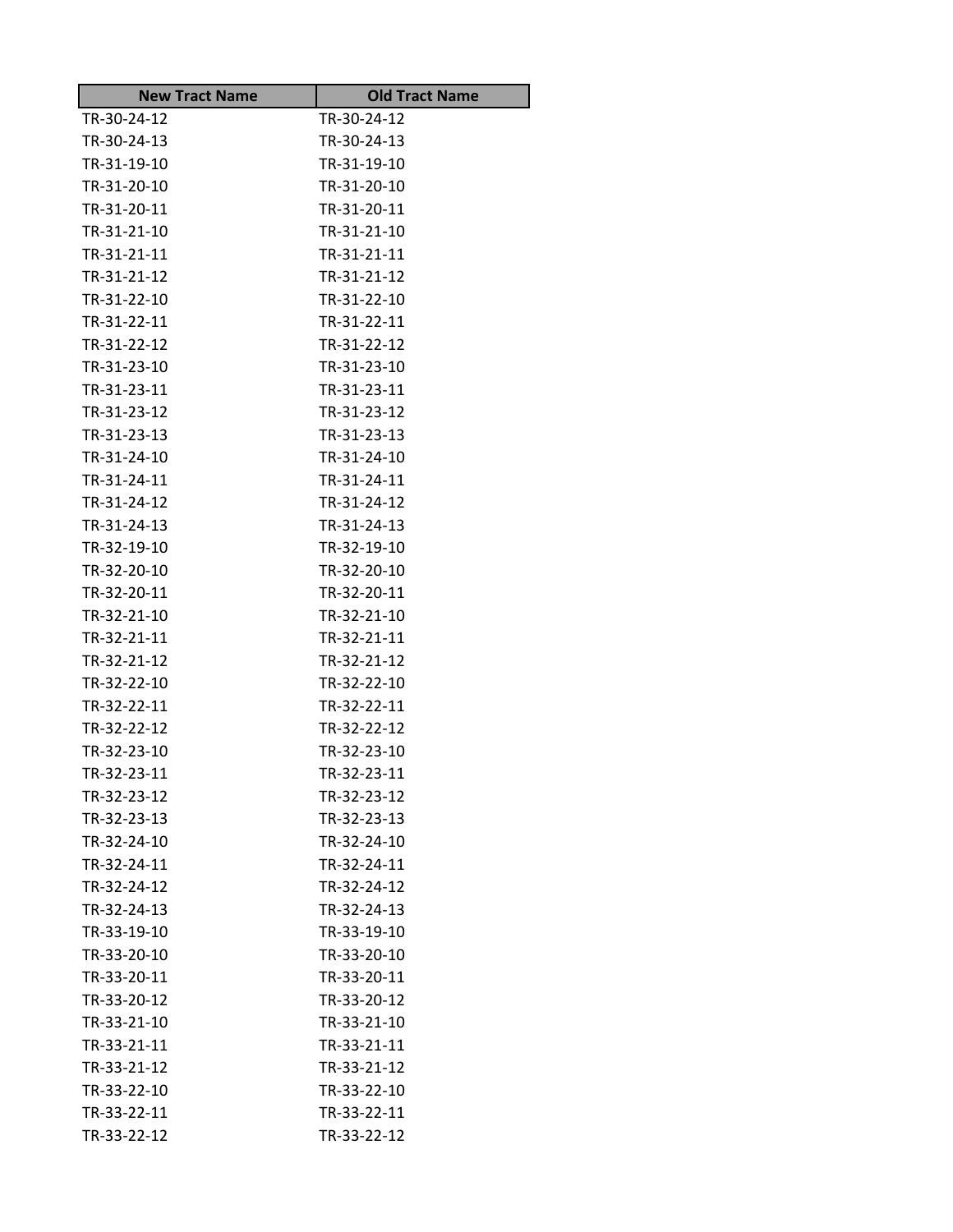| <b>New Tract Name</b> | <b>Old Tract Name</b> |
|-----------------------|-----------------------|
| TR-33-23-10           | TR-33-23-10           |
| TR-33-23-11           | TR-33-23-11           |
| TR-33-23-12           | TR-33-23-12           |
| TR-33-23-13           | TR-33-23-13           |
| TR-33-23-14           | TR-33-23-14           |
| TR-33-24-10           | TR-33-24-10           |
| TR-33-24-11           | TR-33-24-11           |
| TR-33-24-12           | TR-33-24-12           |
| TR-33-24-13           | TR-33-24-13           |
| TR-34-19-10           | TR-34-19-10           |
| TR-34-20-11           | TR-34-20-11           |
| TR-34-20-12           | TR-34-20-12           |
| TR-34-21-10           | TR-34-21-10           |
| TR-34-21-11           | TR-34-21-11           |
| TR-34-21-12           | TR-34-21-12           |
| TR-34-22-10           | TR-34-22-10           |
| TR-34-22-11           | TR-34-22-11           |
| TR-34-22-12           | TR-34-22-12           |
| TR-34-22-13           | TR-34-22-13           |
| TR-34-23-10           | TR-34-23-10           |
| TR-34-23-11           | TR-34-23-11           |
| TR-34-23-12           | TR-34-23-12           |
| TR-34-23-13           | TR-34-23-13           |
| TR-34-23-14           | TR-34-23-14           |
| TR-34-24-10           | TR-34-24-10           |
| TR-34-24-11           | TR-34-24-11           |
| TR-34-24-12           | TR-34-24-12           |
| TR-34-24-13           | TR-34-24-13           |
| TR-35-19-10           | TR-35-19-10           |
| TR-35-19-11           | TR-35-19-11           |
| TR-35-20-11           | TR-35-20-11           |
| TR-35-20-12           | TR-35-20-12           |
| TR-35-21-10           | TR-35-21-10           |
| TR-35-21-11           | TR-35-21-11           |
| TR-35-21-12           | TR-35-21-12           |
| TR-35-22-10           | TR-35-22-10           |
| TR-35-22-11           | TR-35-22-11           |
| TR-35-22-12           | TR-35-22-12           |
| TR-35-22-13           | TR-35-22-13           |
| TR-35-23-10           | TR-35-23-10           |
| TR-35-23-11           | TR-35-23-11           |
| TR-35-23-12           | TR-35-23-12           |
| TR-35-23-13           | TR-35-23-13           |
| TR-35-23-14           | TR-35-23-14           |
| TR-35-24-10           | TR-35-24-10           |
| TR-35-24-11           | TR-35-24-11           |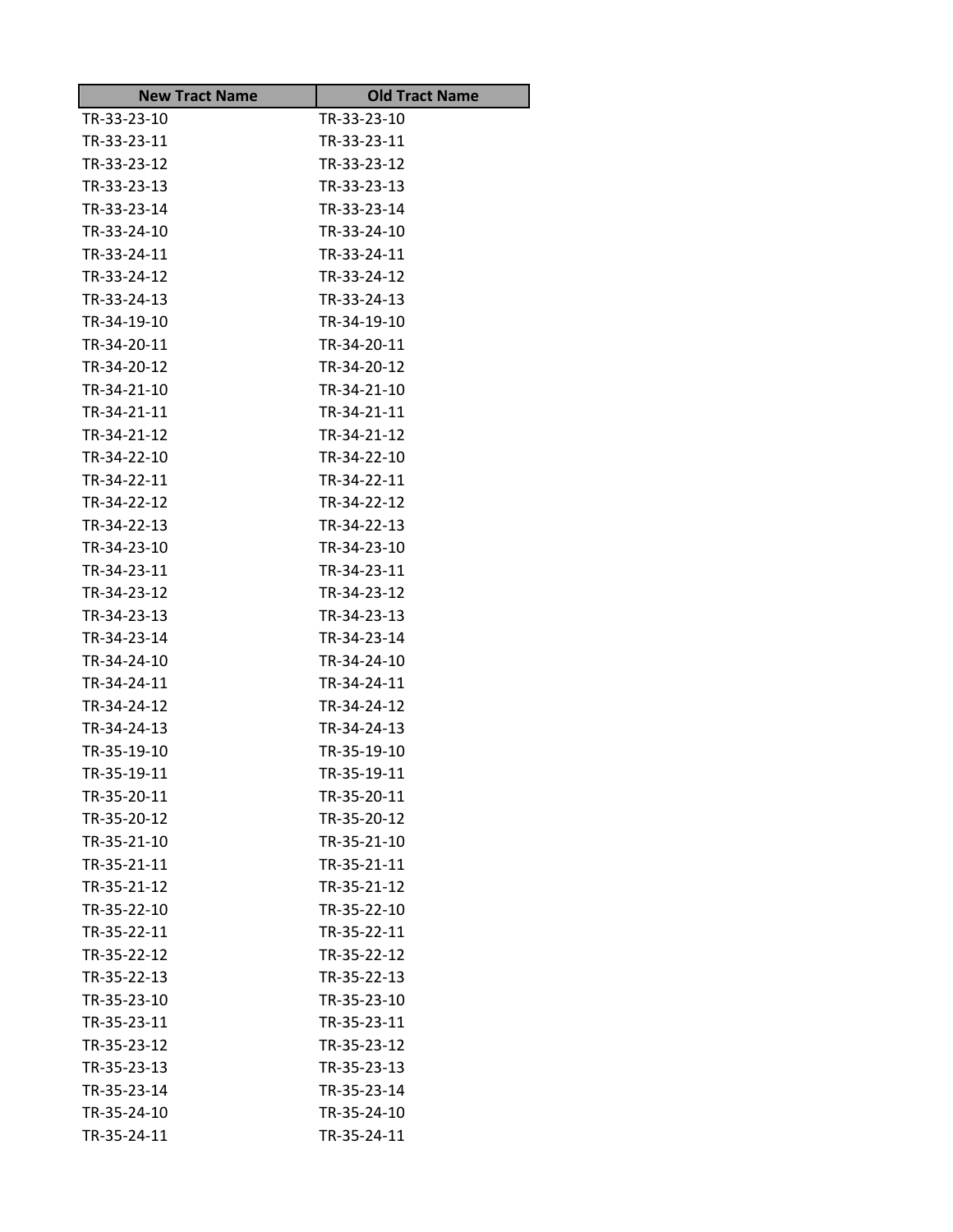| <b>New Tract Name</b>    | <b>Old Tract Name</b>    |
|--------------------------|--------------------------|
| TR-35-24-12              | TR-35-24-12              |
| TR-35-24-13              | TR-35-24-13              |
| TR-35-24-14              | TR-35-24-14              |
| TR-36-19-11              | TR-36-19-11              |
| TR-36-20-11              | TR-36-20-11              |
| TR-36-20-12              | TR-36-20-12              |
| TR-36-21-10              | TR-36-21-10              |
| TR-36-21-11              | TR-36-21-11              |
| TR-36-21-12              | TR-36-21-12              |
| TR-36-22-10              | TR-36-22-10              |
| TR-36-22-11              | TR-36-22-11              |
| TR-36-22-12              | TR-36-22-12              |
| TR-36-22-13              | TR-36-22-13              |
| TR-36-23-10              | TR-36-23-10              |
| TR-36-23-11              | TR-36-23-11              |
| TR-36-23-12              | TR-36-23-12              |
| TR-36-23-13              | TR-36-23-13              |
| TR-36-23-14              | TR-36-23-14              |
| TR-36-24-10              | TR-36-24-10              |
| TR-36-24-11              | TR-36-24-11              |
| TR-36-24-12              | TR-36-24-12              |
| TR-36-24-13              | TR-36-24-13              |
| TR-36-24-14              | TR-36-24-14              |
| TR-4-18-10               | TR-4-18-10               |
| TR-4-19-10               | TR-4-19-10               |
| TR-4-19-11               | TR-4-19-11               |
| TR-4-20-10               | TR-4-20-10               |
| TR-4-20-11               | TR-4-20-11               |
| TR-4-20-12               | TR-4-20-12               |
| TR-4-21-10               | TR-4-21-10               |
| TR-4-21-11               | TR-4-21-11               |
| TR-4-21-12               | TR-4-21-12<br>TR-4-22-10 |
| TR-4-22-10               |                          |
| TR-4-22-11               | TR-4-22-11               |
| TR-4-22-12<br>TR-4-22-13 | TR-4-22-12<br>TR-4-22-13 |
| TR-4-22-14               | TR-4-22-14               |
| TR-4-23-10               | TR-4-23-10               |
| TR-4-23-11               | TR-4-23-11               |
| TR-4-23-12               | TR-4-23-12               |
| TR-4-23-13               | TR-4-23-13               |
| TR-4-24-10               | TR-4-24-10               |
| TR-4-24-11               | TR-4-24-11               |
| TR-4-24-12               | TR-4-24-12               |
| TR-4-24-13               | TR-4-24-13               |
| TR-5-18-10               | TR-5-18-10               |
|                          |                          |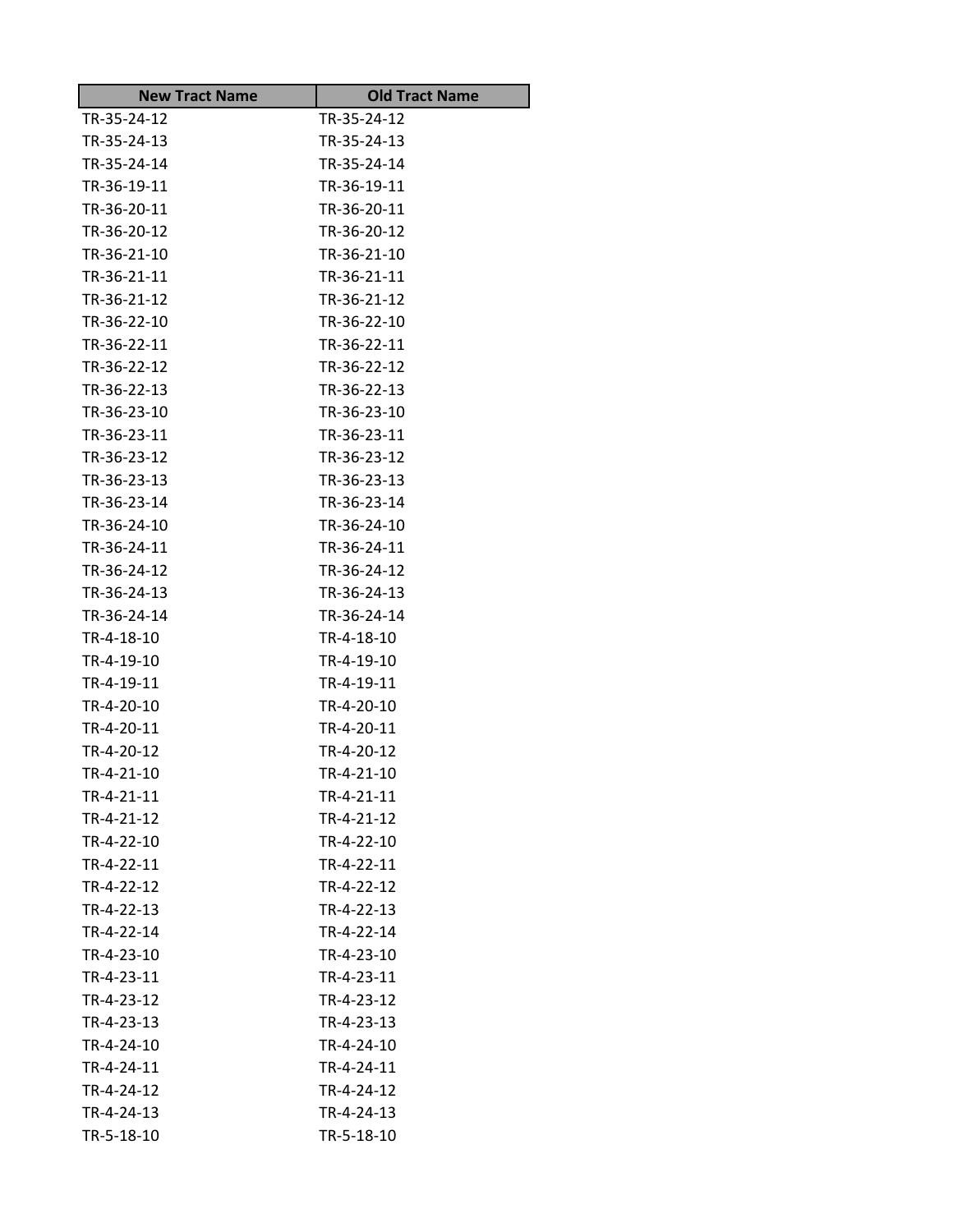| <b>New Tract Name</b> | <b>Old Tract Name</b> |
|-----------------------|-----------------------|
| TR-5-19-10            | TR-5-19-10            |
| TR-5-19-11            | TR-5-19-11            |
| TR-5-20-10            | TR-5-20-10            |
| TR-5-20-11            | TR-5-20-11            |
| TR-5-21-10            | TR-5-21-10            |
| TR-5-21-11            | TR-5-21-11            |
| TR-5-21-12            | TR-5-21-12            |
| TR-5-22-10            | TR-5-22-10            |
| TR-5-22-11            | TR-5-22-11            |
| TR-5-22-12            | TR-5-22-12            |
| TR-5-22-13            | TR-5-22-13            |
| TR-5-23-10            | TR-5-23-10            |
| TR-5-23-11            | TR-5-23-11            |
| TR-5-23-12            | TR-5-23-12            |
| TR-5-23-13            | TR-5-23-13            |
| TR-5-24-10            | TR-5-24-10            |
| TR-5-24-11            | TR-5-24-11            |
| TR-5-24-12            | TR-5-24-12            |
| TR-5-24-13            | TR-5-24-13            |
| TR-6-18-10            | TR-6-18-10            |
| TR-6-19-10            | TR-6-19-10            |
| TR-6-19-11            | TR-6-19-11            |
| TR-6-20-10            | TR-6-20-10            |
| TR-6-20-11            | TR-6-20-11            |
| TR-6-20-12            | TR-6-20-12            |
| TR-6-21-10            | TR-6-21-10            |
| TR-6-21-11            | TR-6-21-11            |
| TR-6-21-12            | TR-6-21-12            |
| TR-6-22-10            | TR-6-22-10            |
| TR-6-22-11            | TR-6-22-11            |
| TR-6-22-12            | TR-6-22-12            |
| TR-6-22-13            | TR-6-22-13            |
| TR-6-23-10            | TR-6-23-10            |
| TR-6-23-11            | TR-6-23-11            |
| TR-6-23-12            | TR-6-23-12            |
| TR-6-23-13            | TR-6-23-13            |
| TR-6-24-10            | TR-6-24-10            |
| TR-6-24-11            | TR-6-24-11            |
| TR-6-24-12            | TR-6-24-12            |
| TR-6-24-13            | TR-6-24-13            |
| TR-7-18-10            | TR-7-18-10            |
| TR-7-19-10            | TR-7-19-10            |
| TR-7-19-11            | TR-7-19-11            |
| TR-7-20-10            | TR-7-20-10            |
| TR-7-20-11            | TR-7-20-11            |
| TR-7-20-12            | TR-7-20-12            |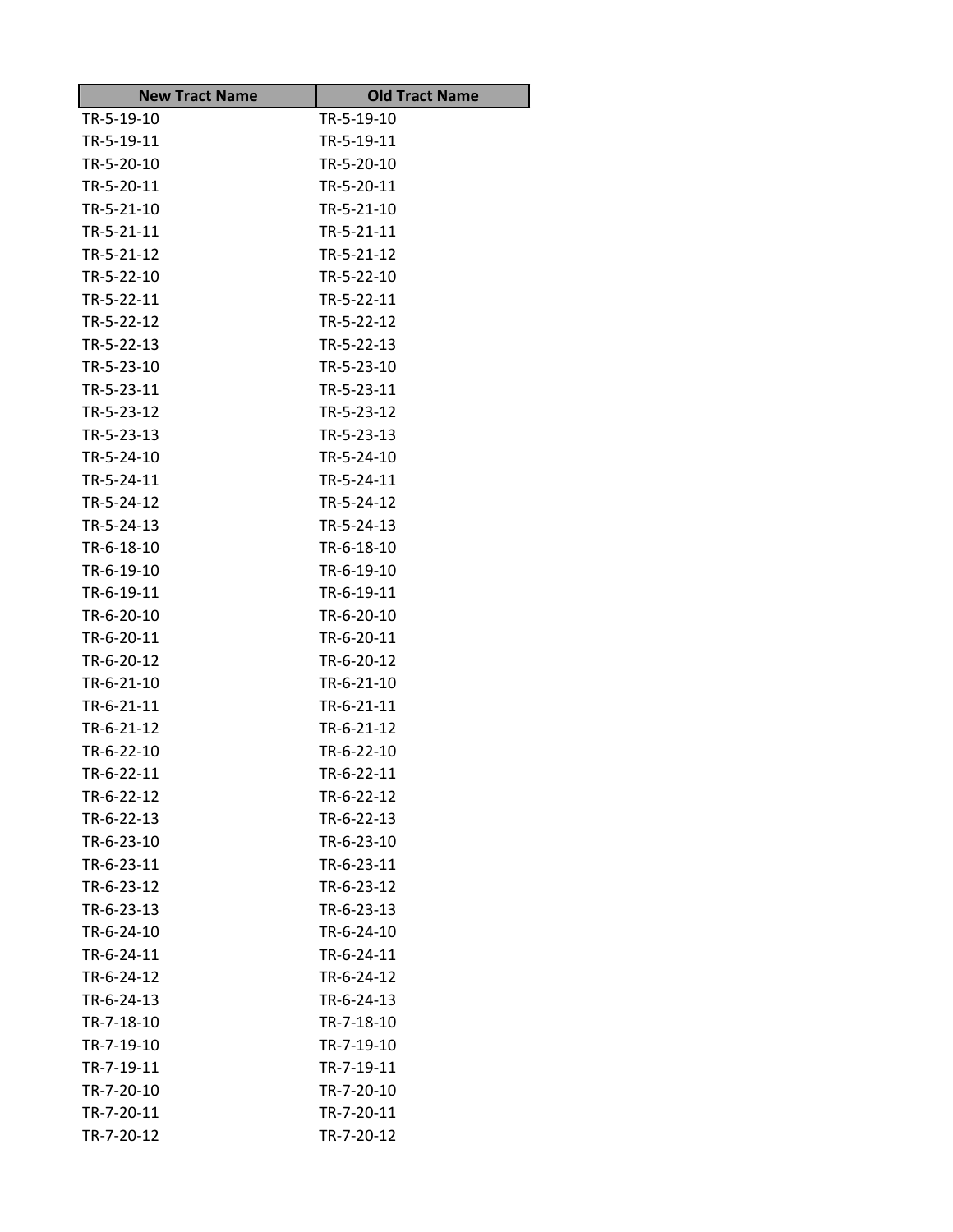| <b>New Tract Name</b> | <b>Old Tract Name</b>    |
|-----------------------|--------------------------|
| TR-7-21-10            | TR-7-21-10               |
| TR-7-21-11            | TR-7-21-11               |
| TR-7-21-12            | TR-7-21-12               |
| TR-7-22-10            | TR-7-22-10               |
| TR-7-22-11            | TR-7-22-11               |
| TR-7-22-12            | TR-7-22-12               |
| TR-7-22-13            | TR-7-22-13               |
| TR-7-23-10            | TR-7-23-10               |
| TR-7-23-11            | TR-7-23-11               |
| TR-7-23-12            | TR-7-23-12               |
| TR-7-23-13            | TR-7-23-13               |
| TR-7-24-10            | TR-7-24-10               |
| TR-7-24-11            | TR-7-24-11               |
| TR-7-24-12            | TR-7-24-12               |
| TR-7-24-13            | TR-7-24-13               |
| TR-8-18-10            | TR-8-18-10               |
| TR-8-19-10            | TR-8-19-10               |
| TR-8-19-11            | TR-8-19-11               |
| TR-8-19-12            | TR-8-19-12               |
| TR-8-20-10            | TR-8-20-10               |
| TR-8-20-11            | TR-8-20-11               |
| TR-8-20-12            | TR-8-20-12               |
| TR-8-21-10            | TR-8-21-10               |
| TR-8-21-11            | TR-8-21-11               |
| TR-8-21-12            | TR-8-21-12               |
| TR-8-22-10            | TR-8-22-10               |
| TR-8-22-11            | TR-8-22-11               |
| TR-8-22-12            | TR-8-22-12               |
| TR-8-22-13            | TR-8-22-13               |
| TR-8-23-10            | TR-8-23-10               |
| TR-8-23-11            | TR-8-23-11               |
| TR-8-23-12            | TR-8-23-12               |
| TR-8-23-13            | TR-8-23-13               |
| TR-8-24-10            | TR-8-24-10               |
| TR-8-24-11            | TR-8-24-11               |
| TR-8-24-12            | TR-8-24-12               |
| TR-8-24-13            | TR-8-24-13               |
| TR-9-18-10            | TR-9-18-10               |
| TR-9-19-10            | TR-9-19-10               |
| TR-9-19-11            | TR-9-19-11               |
| TR-9-20-10            | TR-9-20-10               |
| TR-9-20-11            | TR-9-20-11               |
| TR-9-20-12            | TR-9-20-12               |
| TR-9-21-10            | TR-9-21-10<br>TR-9-21-11 |
| TR-9-21-11            |                          |
| TR-9-21-12            | TR-9-21-12               |